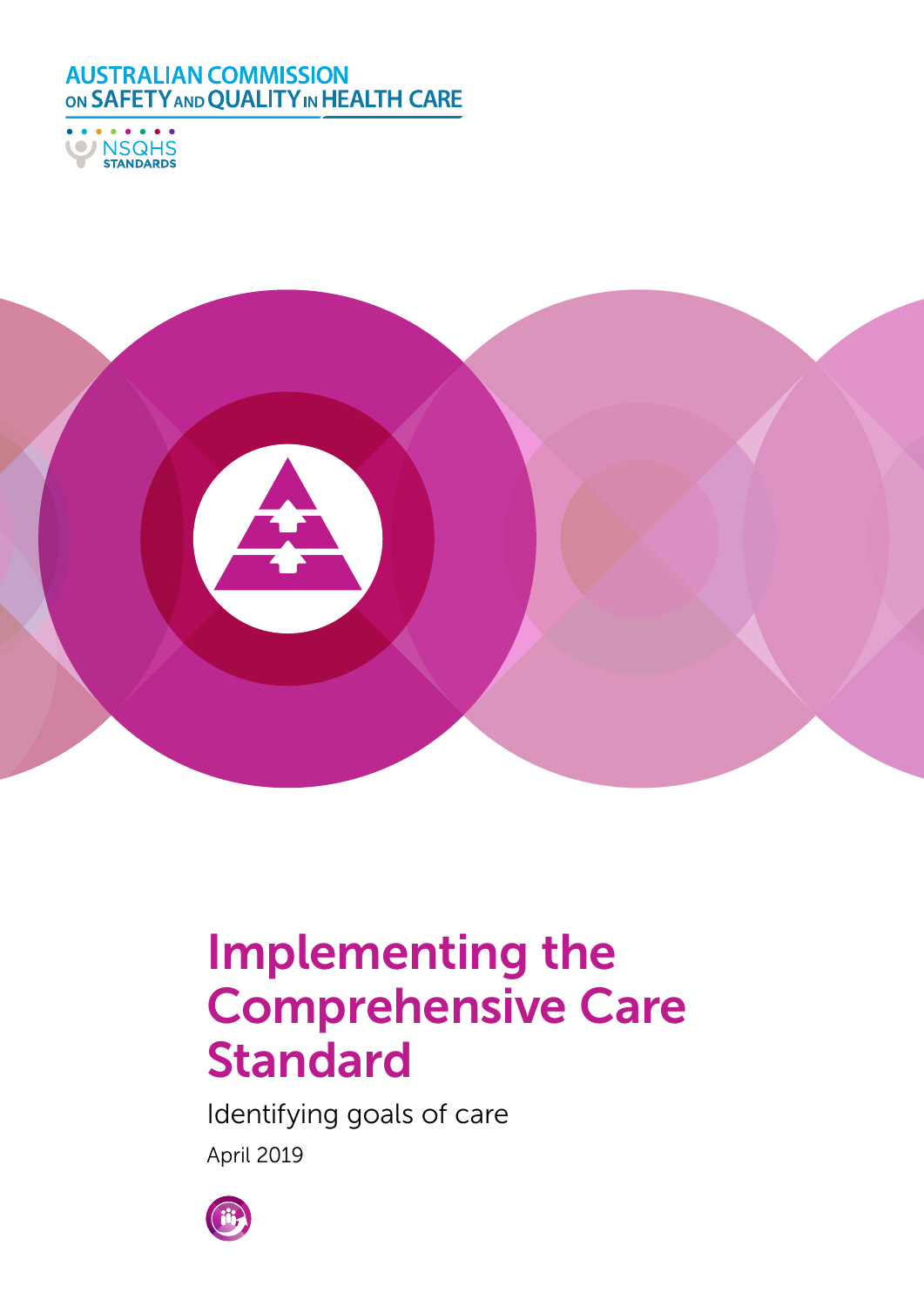Published by the Australian Commission on Safety and Quality in Health Care

Level 5, 255 Elizabeth Street, Sydney NSW 2000 Phone: (02) 9126 3600 Fax: (02) 9126 3613

Email: [mail@safetyandquality.gov.au](mailto:mail%40safetyandquality.gov.au?subject=) Website: [www.safetyandquality.gov.au](http://www.safetyandquality.gov.au)

ISBN: Print: 978-1-925665-88-8 Electronic: 978-1-925665-89-5

© Australian Commission on Safety and Quality in Health Care 2019

All material and work produced by the Australian Commission on Safety and Quality in Health Care is protected by copyright. The Commission reserves the right to set out the terms and conditions for the use of such material.

As far as practicable, material for which the copyright is owned by a third party will be clearly labelled. The Commission has made all reasonable efforts to ensure that this material has been reproduced in this publication with the full consent of the copyright owners.

With the exception of any material protected by a trademark, any content provided by third parties, and where otherwise noted, all material presented in this publication is licensed under a [Creative Commons Attribution-](https://creativecommons.org/licenses/by-nc-nd/4.0/)[NonCommercial-NoDerivatives 4.0 International licence.](https://creativecommons.org/licenses/by-nc-nd/4.0/)



Enquiries about the licence and any use of this publication are welcome and can be sent to [communications@safetyandquality.gov.au.](mailto:communications%40safetyandquality.gov.au?subject=)

The Commission's preference is that you attribute this publication (and any material sourced from it) using the following citation:

Australian Commission on Safety and Quality in Health Care. Implementing the Comprehensive Care Standard: Identifying goals of care. Sydney: ACSQHC; 2019.

#### **Disclaimer**

The content of this document is published in good faith by the Australian Commission on Safety and Quality in Health Care for information purposes. The document is not intended to provide guidance on particular healthcare choices. You should contact your healthcare provider on particular healthcare choices.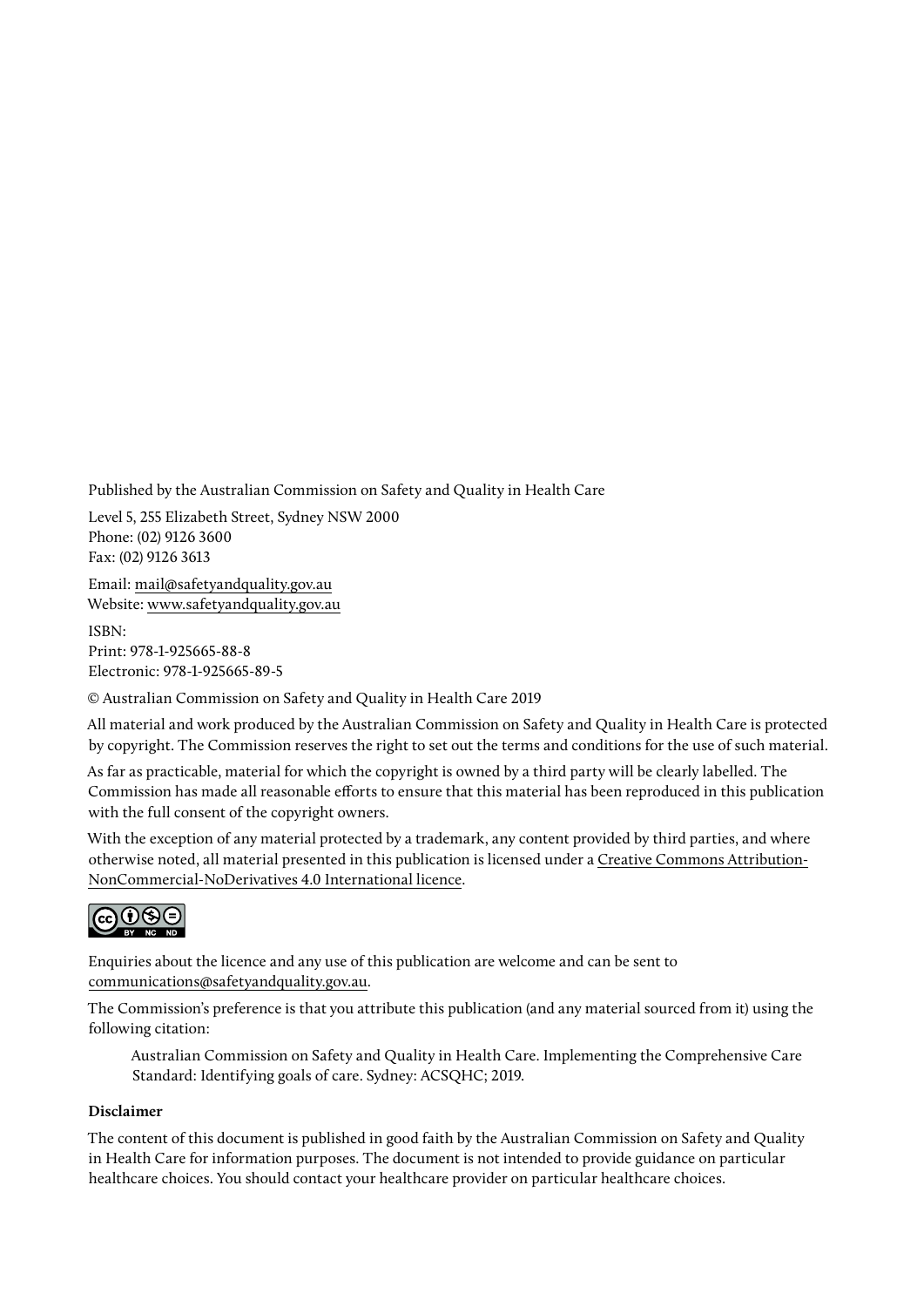# **Contents**

| Introduction                       | 1              |
|------------------------------------|----------------|
| This paper                         | $\overline{2}$ |
| Element 2: Identify goals of care  | 3              |
| Purpose                            | 3              |
| Principles                         | 3              |
| Consumer actions                   | 3              |
| Clinician actions                  | 3              |
| Organisational actions             | 3              |
| What are goals of care?            | $\overline{4}$ |
| Goal setting                       | $\overline{4}$ |
| Examples of goal setting tools     | 4              |
| Tips for identifying goals of care | 10             |
| Conclusion                         | 13             |
| Glossary                           | 14             |
| <b>References</b>                  | 17             |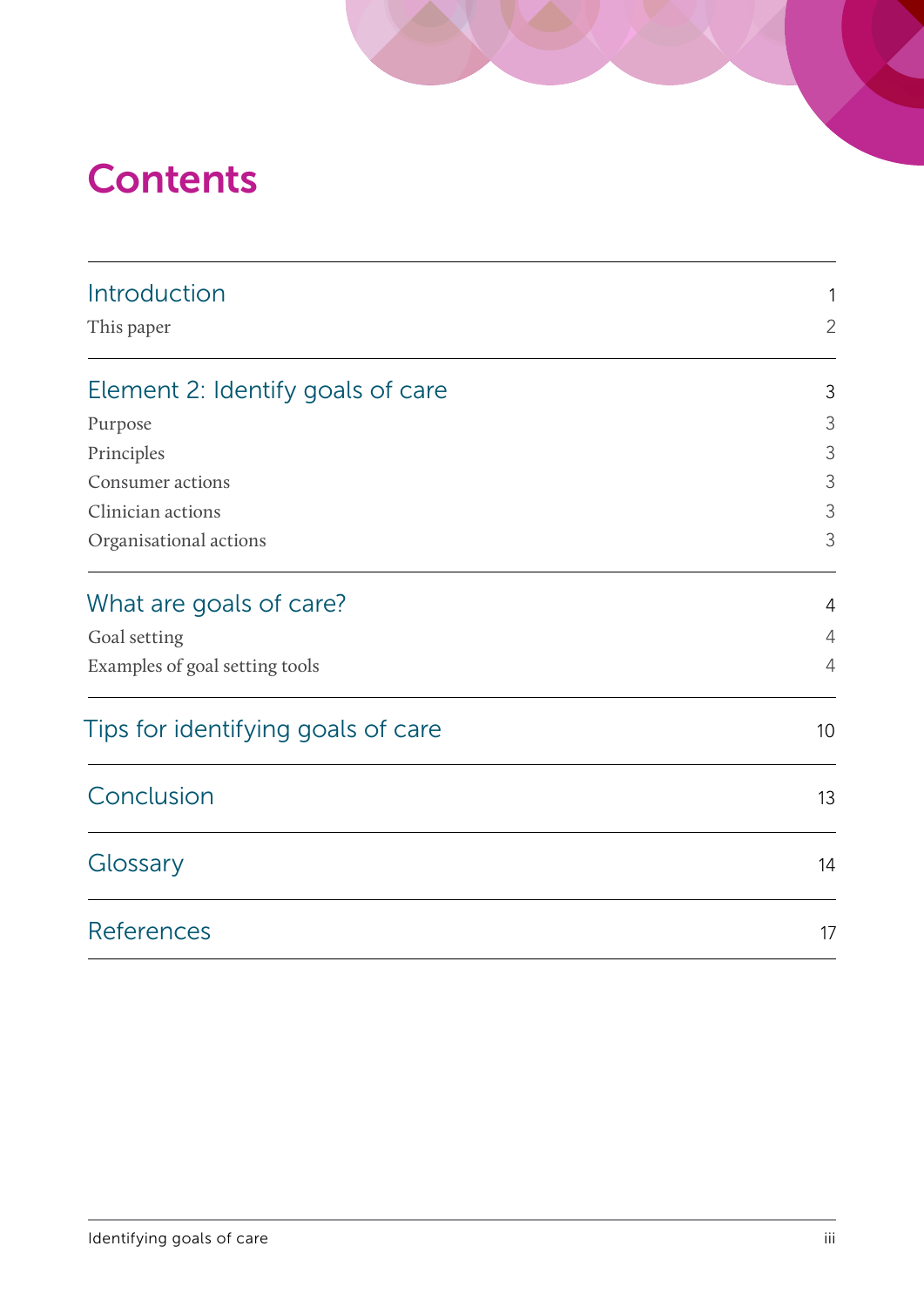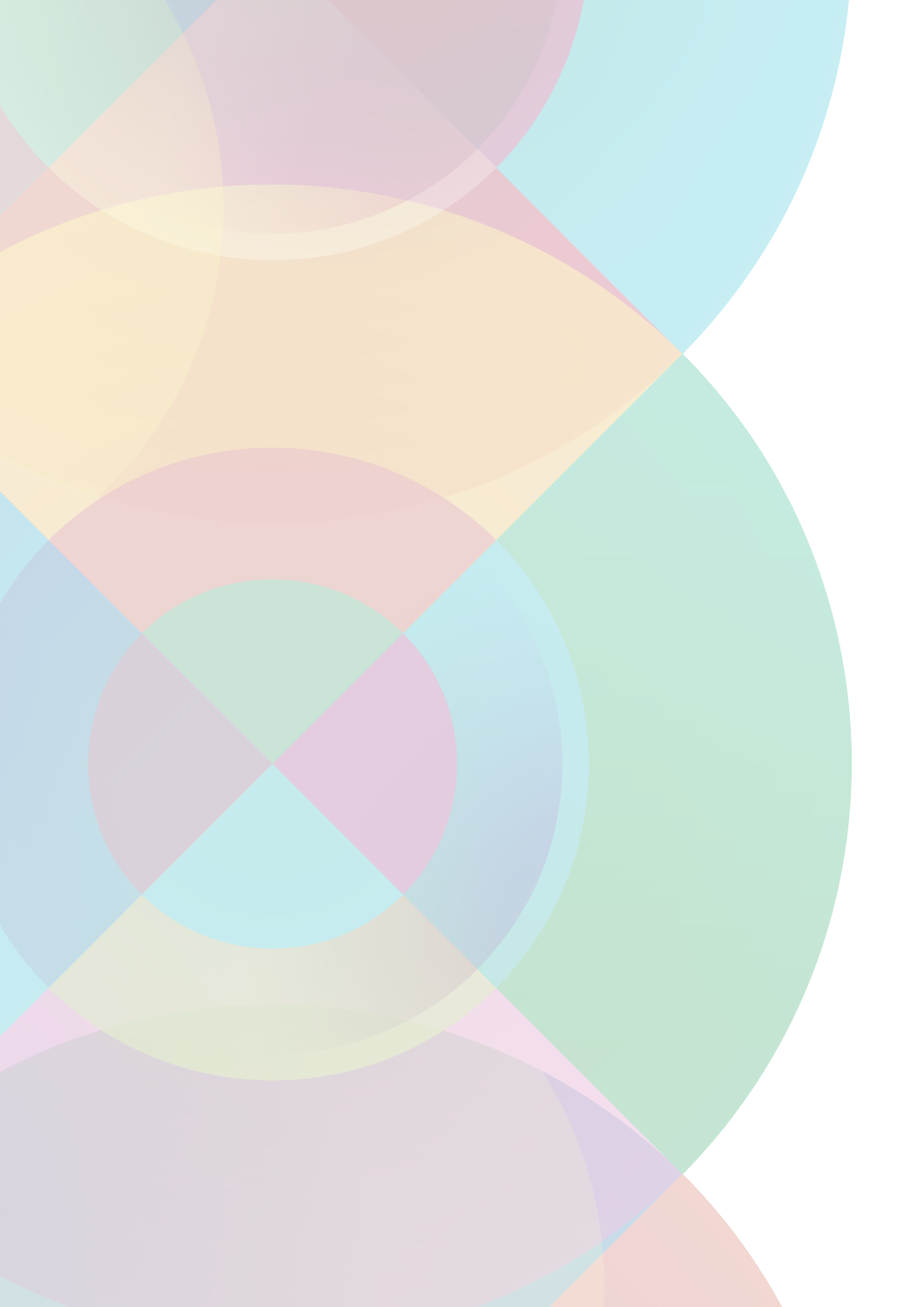# <span id="page-4-0"></span>Introduction

**The National Safety and Quality Health Service (NSQHS) Standards were developed by the Australian Commission on Safety and Quality in Health Care (the Commission) in collaboration with the Australian Government, states and territories, the private sector, clinical experts, patients and carers. The primary aims of the NSQHS Standards are to protect the public from harm and to improve the quality of health service provision. They provide a quality-assurance mechanism that tests whether relevant systems are in place to ensure expected standards of safety and quality are met.** 

The second edition of the NSQHS Standards includes the following eight standards:

- Clinical Governance Standard
- Partnering with Consumers Standard
- Preventing and Controlling Healthcare-Associated Infection Standard
- Medication Safety Standard
- Comprehensive Care Standard
- Communicating for Safety Standard
- Blood Management Standard
- Recognising and Responding to Acute Deterioration Standard.

One of these standards, the Comprehensive Care Standard relates to the delivery of comprehensive care for patients within a health service organisation. Safety and quality gaps are frequently reported as failures to provide adequate care for specific conditions, or in specific situations or settings, or to achieve expected outcomes in particular populations.

A focus on patient experience is critical to the delivery of comprehensive care. Developing a shared understanding between clinicians and patients provides a foundation for trust, and a basis for discussion about healthcare options. Understanding a patient's values, and their expectations and aspirations for their health and wellbeing helps to establish their goals of care and contributes to everyone's understanding of the actions to be taken.

Having a clear, shared understanding of goals of care is crucial for all patients regardless of their diagnosis or prognosis, and is particularly important for patients with complex healthcare issues, such as comorbidities or life-limiting illness. Understanding the clinical situation of the patient is essential to the establishment of effective goals of care, and identifying and setting goals of care in collaboration with the patient ensures care is individualised.

The process of identifying goals of care involves a number of stages including goal negotiation, goal setting and evaluation. Goal setting tools have been reported to be useful in tailoring and monitoring treatment, improving team communication and clarifying team roles.<sup>1</sup> There is a range of common principles reflected in goal setting tools which can be used by health service organisations as a framework for goal setting.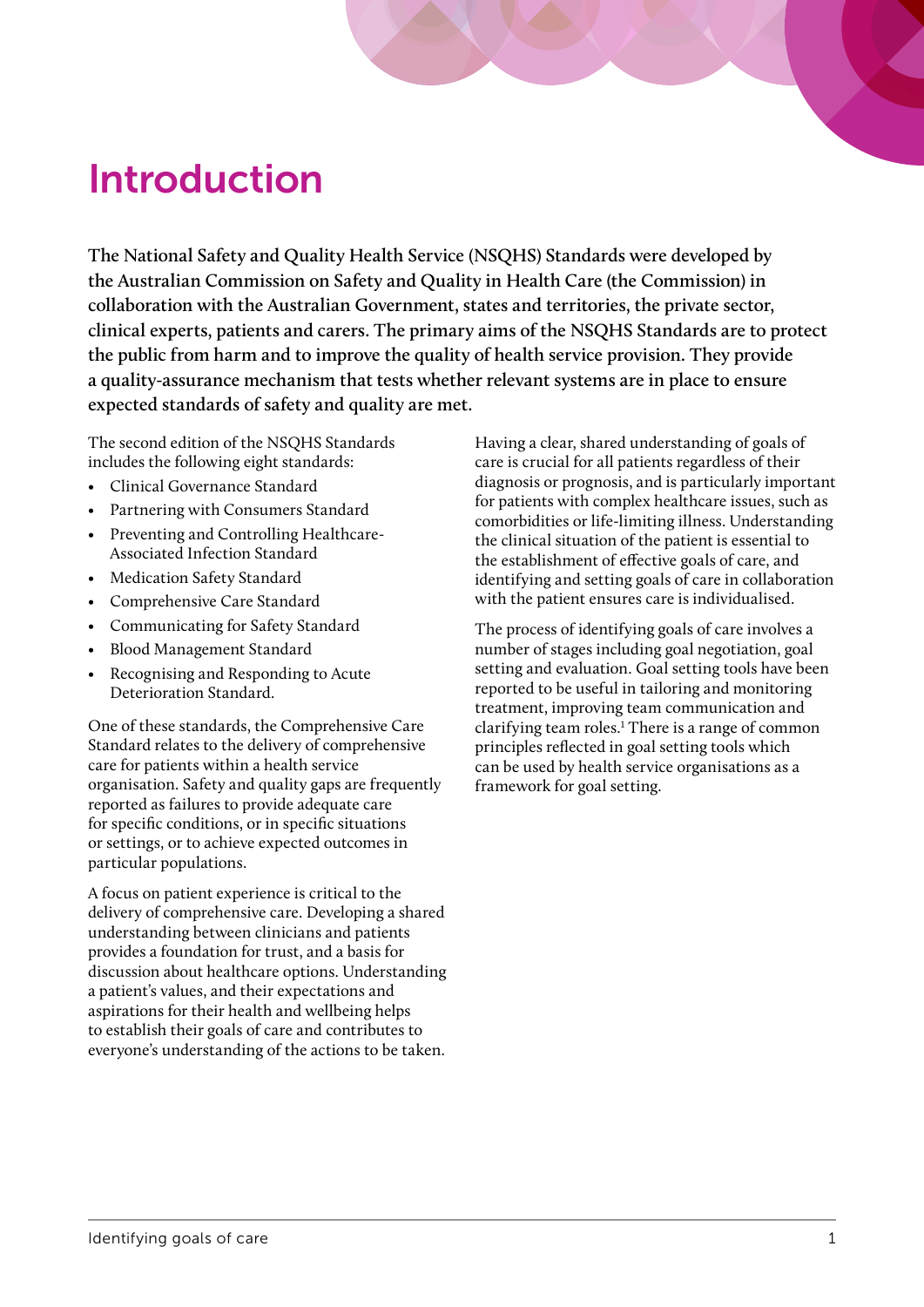## <span id="page-5-0"></span>This paper

This paper provides practical advice for clinicians and health service organisations about goal setting, based on the common principles found in many goal setting tools. It is part of a series of resources supporting implementation of comprehensive care that are based on six essential elements:

- Element 1: Clinical assessment and diagnosis
- Element 2: Identify goals of care
- Element 3: Risk screening and assessment
- Element 4: Develop a single comprehensive care plan
- Element 5: Deliver comprehensive care
- Element 6: Review and improve comprehensive care delivery.

This paper addresses **Element 2: Identify goals of care**. There are also separate short resources that include tips for patients and consumers and tips for clinicians.

The elements were developed to support practical implementation of the Comprehensive Care Standard and more information about all of the essentials elements is available from: Implementing the Comprehensive Care Standard: [Essential](https://www.safetyandquality.gov.au/wp-content/uploads/2018/10/Implementing-Comprehensive-care-Essential-Elements-Accessibility-PDF.pdf)  [elements for delivering comprehensive care](https://www.safetyandquality.gov.au/wp-content/uploads/2018/10/Implementing-Comprehensive-care-Essential-Elements-Accessibility-PDF.pdf). 2

This paper has been developed for:

- Clinicians involved in the delivery of care, providers of clinical education and training, research organisations and other health bodies
- Managers and executives responsible for developing, implementing and reviewing processes to support the identification of goals
- Planners, program managers and policymakers responsible for the development of state and territory governments or other strategic programs dealing with the processes associated with providing comprehensive care.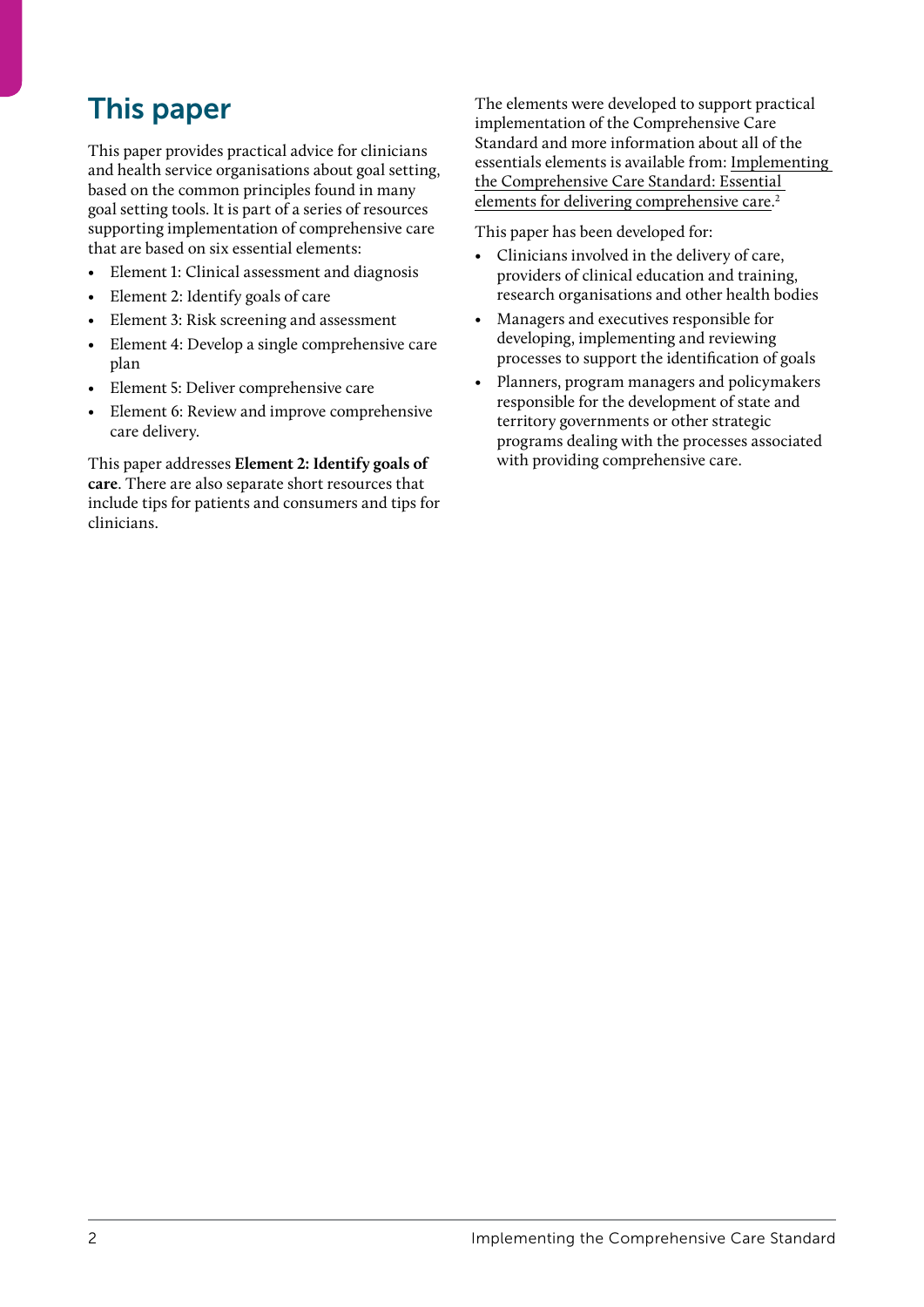# <span id="page-6-0"></span>Element 2: Identify goals of care

### Purpose

To develop a shared understanding of:

- The patient's goals for their health care in the short-, medium- and long-term
- The clinical situation, including diagnosis, treatment options and clinical goals
- The patient's values, needs and preferences about their health and care
- The patient's expectations about the care episode and treatment outcomes.

## **Principles**

- Communication about goals is person-centred and tailored to meet health literacy needs of the patient
- Patients, families, carers and other support people as identified by the patient, are involved in discussions about goals
- Clinicians have the skills and capacity to communicate effectively to discuss patient goals and preferences
- A shared understanding of the patient's clinical and personal goals drives comprehensive care planning.

### Consumer actions

- Patients engage with clinicians and talk about what they want to achieve and what is important to them
- Families, carers and other support people participate in discussions, including goal setting conversations, when requested by the patient.

## Clinician actions

- Clinicians use person-centred approaches to discuss the patient's wishes and expectations
- Clinicians consider the patient's level of health literacy, and tailor communication styles accordingly
- Clinicians identify who the patient wants involved in discussions about goals and planning
- Clinicians use the information about the patient's goals to inform and drive the comprehensive care plan and immediate action that may be needed
- Clinicians document and communicate the outcomes of goal setting discussions.

## Organisational actions

- Health service organisations foster a personcentred culture in delivering comprehensive care, including supporting the identification of personal and clinical goals of care
- Health service organisations establish systems and processes that support eliciting and documenting goals of care
- Health service organisations provide access to training and education to support effective communication and a person-centred approach to care.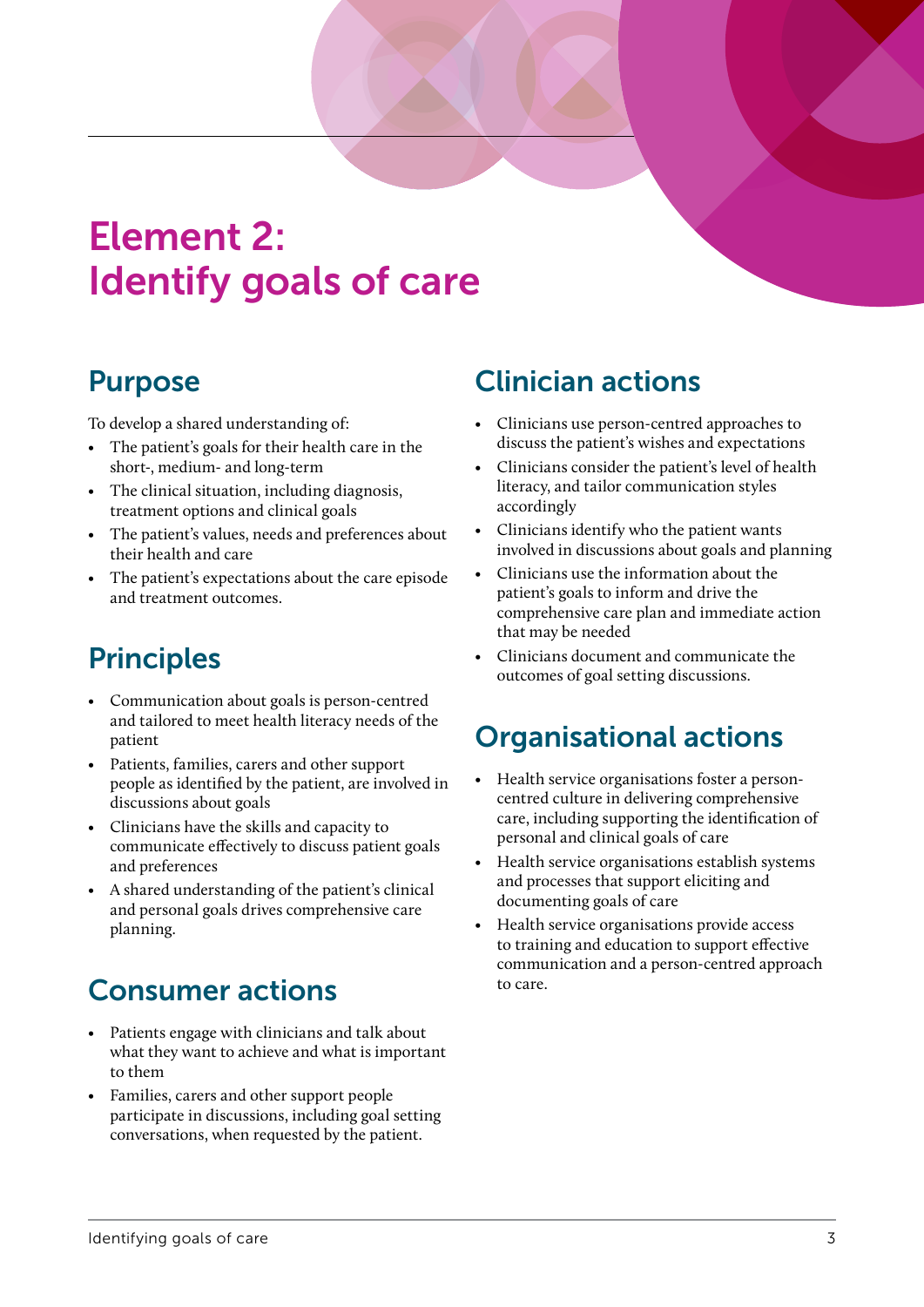# What are goals of care?

<span id="page-7-0"></span>**Goals of care describe what a patient wants to achieve during an episode of care, within the context of their clinical situation. Goals of care are the clinical and personal goals for a patient's episode of care that are determined in the context of a shared decision-making process. Identifying goals of care helps to organise and prioritise care activities and contributes to improved satisfaction, quality of life and self-efficacy for patients.3–5**

The purpose of identifying and agreeing to goals of care is to develop a shared understanding between patients, family, carers, other support people and the clinicians in the multidisciplinary team about the clinical expectations, personal needs and preferences of the patient and the likely steps required to attain the agreed goals.

## Goal setting

Identification of goals is variable in clinical practice. The literature on goal setting and goal attainment in health describes various frameworks and models that have been tested in small, specific and largely non-acute populations. This landscape can be confusing; however, the overarching principles are straightforward. Clinicians should, at a minimum, regularly ask patients what is important to them in relation to their health care. This enables a conversation that can inform healthcare planning. For some patients with less complex needs, this approach may be sufficient to gain an understanding of their goals and prompt discussion and shared decision making about care. An example of this approach has been implemented by the Scottish Government and Healthcare Improvement Scotland with their adoption of the 'What matters to you?' campaign to inspire more meaningful conversations between patients and people that provide care.<sup>6</sup> When using the 'What matters to you' approach to establishing goals, consideration should be given as to how this informs actions to include in the comprehensive care plan.

There are more structured approaches to goal setting, each with their own strengths and weaknesses. Popular tools available include: SMART goals; FAST goals; Think Big, Act Small, Move Quick (BSQ); and GROW methodology. However, there is no single gold standard tool that has been agreed for identification of goals in acute care settings. Despite the absence of a gold standard tool, using some kind of goal setting tool, framework or model can provide structure to a goal setting conversation, and serve as a mechanism to build rapport between the patient and clinician.7

## Examples of goal setting tools

There has been considerable research on goal setting and negotiation, much of which originates in organisational psychology. Some of the tools that have been developed to assist in goal setting are designed specifically for determining the goal (such as SMART), while others span the cycle from goal setting to review (such as the GROW model).

**Table 1** outlines tools that could be adapted or have been adapted to suit collaborative goal setting in health care. Where there has been published literature of use in a particular patient cohort or by specific clinical disciplines, it has been noted. Practical examples of how the tools may be used are included below.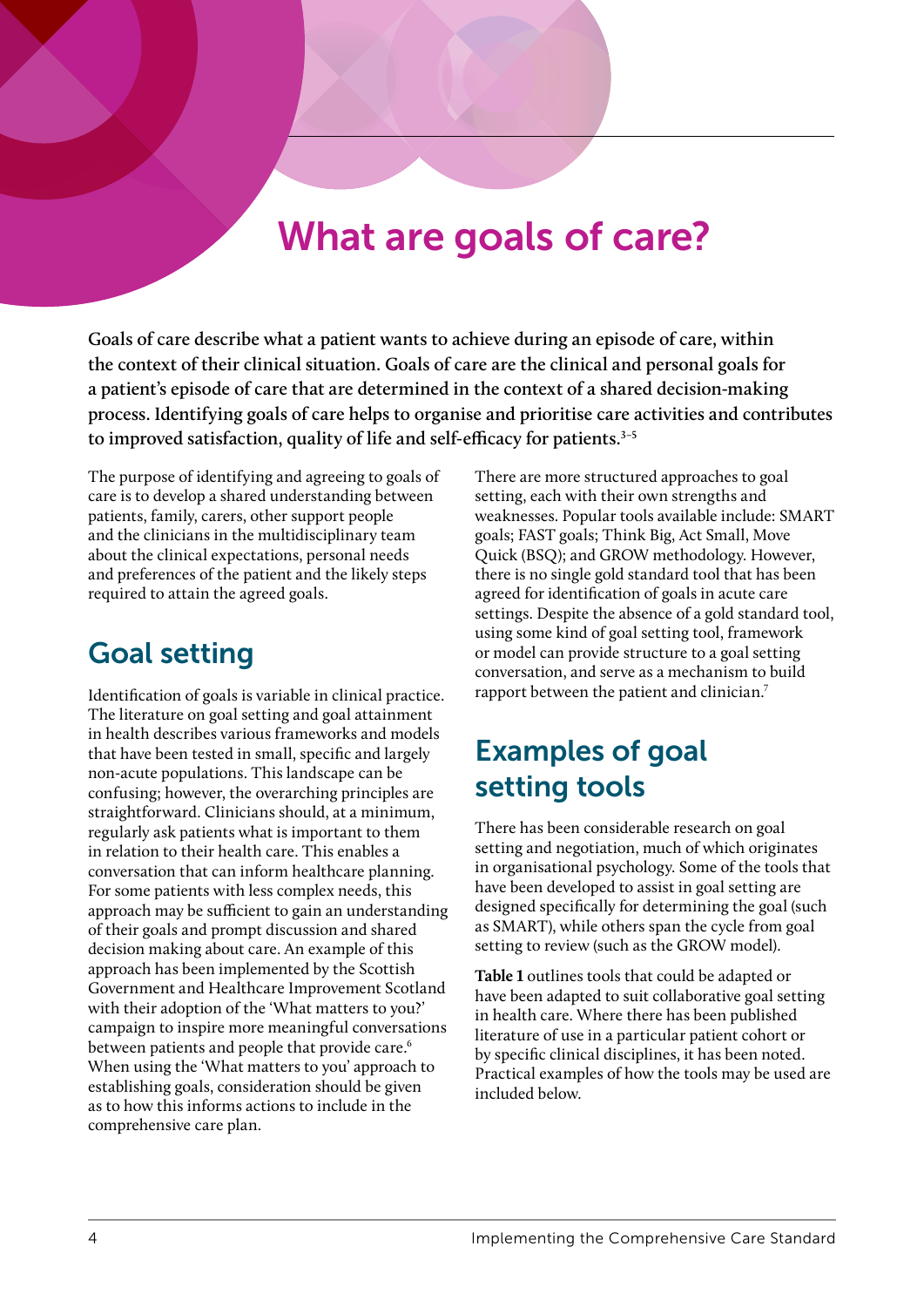| <b>Table 1:</b> Summary of goal setting tools |  |  |  |  |
|-----------------------------------------------|--|--|--|--|
|-----------------------------------------------|--|--|--|--|

| Tool                                                    | Time needed to<br>use the tool    | <b>Target patient population</b>                                                                                            | Clinician group<br>using the tool                                                                                                                               | <b>Training required</b><br>to use the tool |
|---------------------------------------------------------|-----------------------------------|-----------------------------------------------------------------------------------------------------------------------------|-----------------------------------------------------------------------------------------------------------------------------------------------------------------|---------------------------------------------|
| 'What matters<br>to you'<br>campaign <sup>6</sup>       | 5-20 minutes                      | Not studied                                                                                                                 | Not studied                                                                                                                                                     | Nil                                         |
| Goal<br><b>Attainment</b><br>Scaling (GAS) <sup>8</sup> | $30 - 45$<br>minutes <sup>1</sup> | Mental health<br>Rehabilitation<br>Outpatients $1$<br>Substance abuse treatment<br>Children<br>Older people<br>Brain injury | Occupational therapists Training required                                                                                                                       |                                             |
| SMART/<br><b>SMARTER</b>                                | $5-20$ minutes                    | Multiple patient<br>populations including<br>patients with diabetes <sup>9, 10</sup><br>and stroke <sup>11</sup>            | Dieticians <sup>9-11</sup><br>Nurses <sup>9</sup><br>Occupational therapists <sup>11</sup><br>Speech therapists <sup>11</sup><br>Physiotherapists <sup>11</sup> | Minimal                                     |
| <b>FAST</b>                                             | 15-30 minutes Not studied         |                                                                                                                             | Not studied                                                                                                                                                     | Minimal                                     |
| <b>BSQ</b>                                              | 5-20 minutes                      | Not studied                                                                                                                 | Not studied                                                                                                                                                     | Minimal                                     |
| <b>GROW</b>                                             | 60 minutes                        | Not studied                                                                                                                 | <b>Nurses</b>                                                                                                                                                   | Training required                           |

### What matters to you?

The Institute for Healthcare Improvement encourages interactions with patients, families, carers and other support people that promotes a deep understanding of what matters to them. They recommend this as a foundation for developing genuine partnerships and using shared decision making in routine practice.12

'What matters to you?' day is a campaign promoted each year in June by the Scottish Government and Healthcare Improvement Scotland. On a specific day, conversations are encouraged to support meaningful listening by clinicians caring for patients, their families, carers and other support people by asking patients what matters to them. More information can be found on the 'What matters to you' website: [https://www.](https://www.whatmatterstoyou.scot/) [whatmatterstoyou.scot/](https://www.whatmatterstoyou.scot/)

Questions framed in this way provide an opportunity for patients to disclose their interests, values and preferences, and to promote understanding and empathy. Patients value the quality of interaction with their caregivers, and their perception of this correlates with their overall satisfaction<sup>13</sup>

### Goal Attainment Scaling

Goal Attainment Scaling (GAS) is a well-known tool which is based on the SMART acronym.<sup>14</sup> An example of GAS appears in **Figure 1**. GAS was originally designed for mental health settings and has been adapted for use in other healthcare settings.<sup>15, 16</sup>

### Case study using goal attainment scaling

Isabella is a 17 year old female with cystic fibrosis (CF). Although she has had multiple lengthy hospital admissions, Isabella has kept up with her school work and is focused on completing her final high school exams alongside her peer group. Maintaining her education is a long-term goal that Isabella has discussed with her CF nurse specialist, general practitioner (GP) and respiratory physician. They have developed a comprehensive care plan that reflects Isabella's social and clinical goals, which Isabella brings with her when she is admitted to hospital with a chest infection.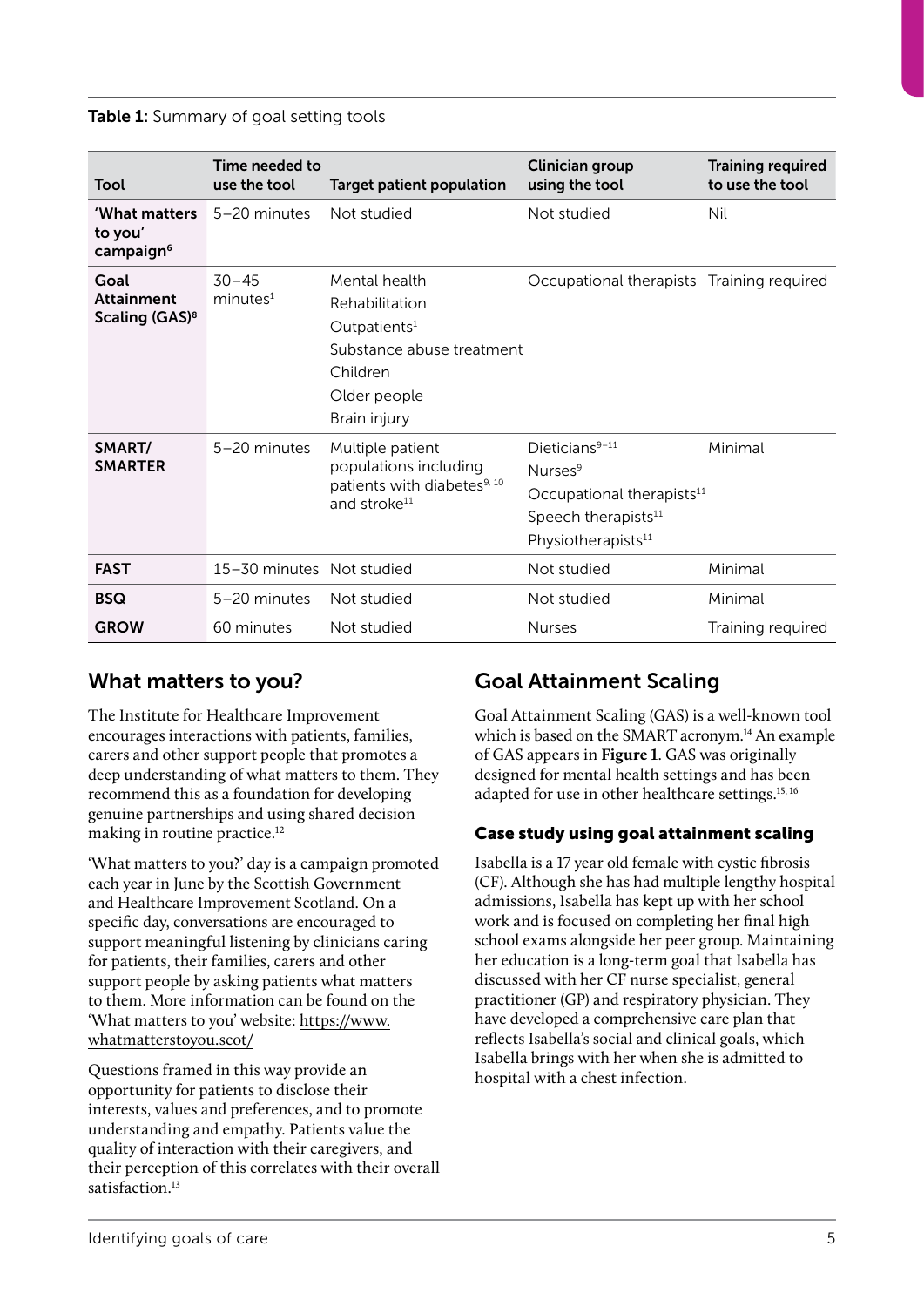

| Goal attainment scaling template                                                                                                                                           |                                                              |                     |                                       |                               |            |                                                                    |
|----------------------------------------------------------------------------------------------------------------------------------------------------------------------------|--------------------------------------------------------------|---------------------|---------------------------------------|-------------------------------|------------|--------------------------------------------------------------------|
| Name<br>Isabella                                                                                                                                                           |                                                              |                     |                                       |                               |            |                                                                    |
| Goal                                                                                                                                                                       | To be as well as I can be and to finish my HSc with my class |                     |                                       |                               |            |                                                                    |
| <b>Timeframe</b><br>12 months                                                                                                                                              |                                                              |                     |                                       |                               |            |                                                                    |
| Category (select)                                                                                                                                                          | Psychological                                                |                     | $ \boldsymbol{X} $ Medical Management | X                             | Vocational |                                                                    |
| <b>Outcomes</b> (list)<br>Most unfavourable<br>outcome                                                                                                                     | Less than<br>expected outcome                                | Expected<br>outcome |                                       | More than<br>expected outcome |            | Most favourable<br>outcome                                         |
| Not complete<br>my HSc with my<br>class and have<br>multiple hospital<br>admissions                                                                                        | ATAR below 70                                                | ATAR of 70          |                                       | ATAR above 80                 |            | ATAR above 85<br>No more<br>admissions to<br>hospital this<br>year |
| To achieve goal (list)<br>Activities needed                                                                                                                                | Persons involved                                             |                     | Start date                            |                               | End date   |                                                                    |
| Do school work every<br>day<br>complete<br>assignments from<br>my regular school                                                                                           | Hospital teachers<br>Me<br>Mum<br>My best friend Janine      |                     | on admission                          |                               |            | Discharge                                                          |
| Get rid of my chest<br>infection                                                                                                                                           | <b>Nurses</b><br>Physios<br>Doctors<br>Pharmacist            |                     | on admission                          |                               |            | Before discharge                                                   |
| Great<br>Goal importance to the patient (select)<br>Moderate<br>Little<br>X<br>Challenge to the patient in achieving the goal (select)<br>Moderate<br>Great<br>Little<br>X |                                                              |                     |                                       |                               |            |                                                                    |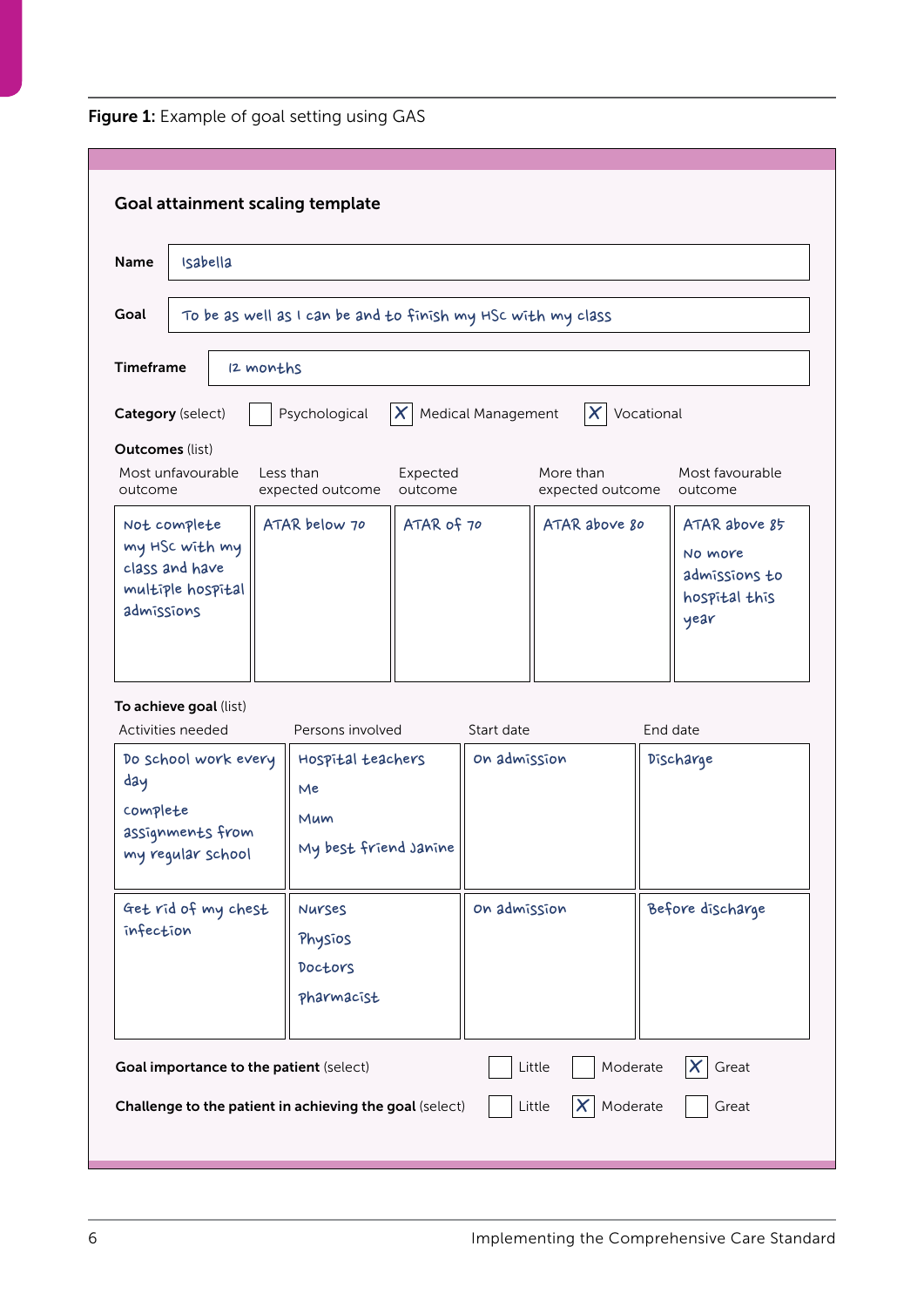### SMART and SMARTER goals

A popular goal setting framework for over 20 years has been the SMART theory. The acronym calls for goals to be Specific, Measurable, Achievable, Realistic and Time-bound.17 More recently SMART goals have become SMARTER with the inclusion of Evaluate and Record. An alternative SMARTER

theory (Shared, Monitored, Accessible, Relevant, Transparent, Evolving, Relationship-centred) has been developed which has been used with patients and families in an aphasia rehabilitation setting, providing an easier way to express the collaborative aspects of clinical practice. **Table 2** outlines the goals of SMART and SMARTER.18

|   | <b>SMART</b>          | <b>SMARTER</b>        | SMARTER <sup>18</sup> |  |  |  |  |
|---|-----------------------|-----------------------|-----------------------|--|--|--|--|
| S | Specific              | Specific              | Shared                |  |  |  |  |
| M | Measurable            | Measurable            | Monitored             |  |  |  |  |
| A | Achievable/attainable | Achievable/attainable | Accessible            |  |  |  |  |
| R | Realistic             | Realistic             | Relevant              |  |  |  |  |
|   | Time-bound            | Time-bound            | Transparent           |  |  |  |  |
| Е |                       | Evaluate              | Evolving              |  |  |  |  |
| R |                       | Record                | Relationship-centred  |  |  |  |  |
|   |                       |                       |                       |  |  |  |  |

#### Table 2: SMART and SMARTER goals

#### Case study using SMART and SMARTER

Research suggests that to be successful in achieving goals patients need to feel connected to the goal and want to achieve the end point, and there must be parts of the goal that translate into actions. The following case study illustrates how combining clinical and personal goals can support goal attainment.

Rose is a 75 year old patient admitted to hospital after a stroke. She is now in a rehabilitation phase of her admission. She wishes to be able to return to regularly walking to the local RSL club for social activities with friends. Rose describes the distance as approximately 500 metres away from home and would like to walk there unaided daily. During the assessment Rose is unsteady on her feet and requires assistance from at least one person to mobilise to the bathroom. Rose's prospects for recovery with return to previous function are considered to be limited and it is anticipated that she will require devices to assist with walking.

The following is noted in the comprehensive care plan:

- 1. Refer to Aged Care Assessment Team
- 2. Mobilise when able
- 3. Transfer to rehab bed.

Also noted is Rose's desire to mobilise early. Framing this as a SMART goal could include:

- **Specific**: Rose's goal is being able to walk to the local RSL club unaided.
- **Measurable/monitored**: Measurement of progress towards the goal could focus on vital sign parameters or other symptoms such as fatigue and shortness of breath to determine tolerance and appropriateness in increases to the distance walked.
- **Achievable/attainable/accessible**: Chunking the goal into walking the length of the ward with assistance once a day, building up to being able to walk the length of the ward every two hours during the day without assistance.
- **Realistic**: Starting with a shorter distance and using assistance of a person or device until confidence and strength is increased.
- **Time-bound**: Walking the length of the ward once a day for three days, three times a day for two days, and every two hours within a week.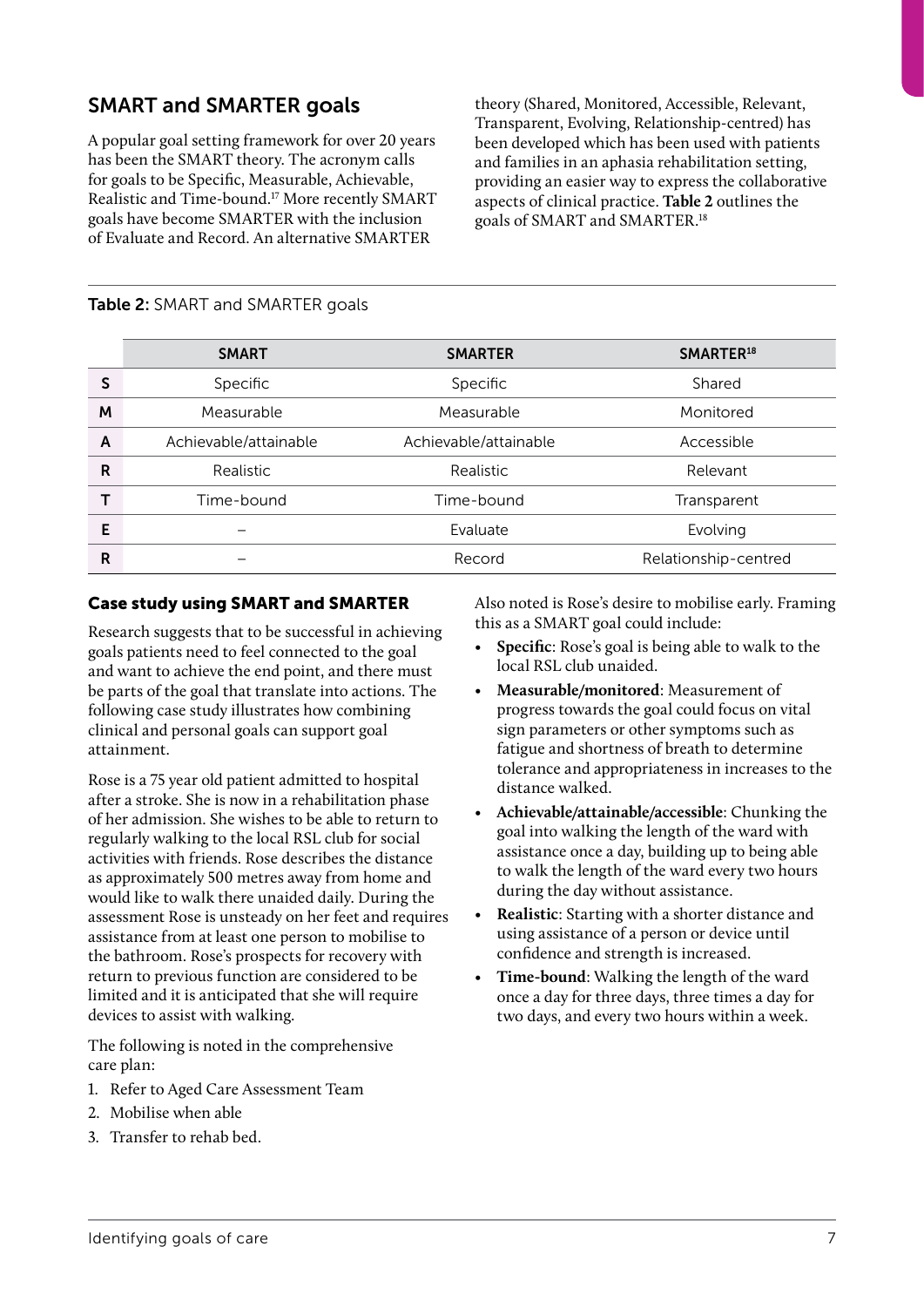### FAST goals

FAST goals<sup>19</sup> were developed for use in corporate settings as an alternative to SMART goals, but can be adapted easily for use in health care. The four

principles that underpin the FAST framework stipulate that goals should be Frequently discussed, Ambitious, Specific and Transparent (FAST). **Table 3** presents these principles along with definitions and a description of potential benefits.

#### Table 3: FAST goals, definitions and potential benefits

|   | <b>Principles</b>              | <b>Definition</b>                                                                                                                                                                                                                                              | <b>Potential benefits</b>                                                                                                                                                                                                |
|---|--------------------------------|----------------------------------------------------------------------------------------------------------------------------------------------------------------------------------------------------------------------------------------------------------------|--------------------------------------------------------------------------------------------------------------------------------------------------------------------------------------------------------------------------|
| F | <b>Frequently</b><br>discussed | Goals should be embedded in<br>ongoing discussions to review<br>progress, allocate resources and<br>provide feedback.                                                                                                                                          | Provides guidance for care<br>٠<br>Keeps the focus on what matters to the patient<br>$\bullet$<br>Links clinical interventions to concrete goals<br>$\bullet$<br>Allows for regular evaluation of progress.<br>$\bullet$ |
| A | <b>Ambitious</b>               | Objectives should be difficult,<br>but not impossible, to achieve.                                                                                                                                                                                             | Boosts performance of individual and team<br>٠<br>Encourages innovative ways to achieve goals.<br>$\bullet$                                                                                                              |
| S | <b>Specific</b>                | Goals are translated into<br>concrete metrics or milestones<br>that clarify how to achieve each<br>goal and measure progress.                                                                                                                                  | Boosts performance of individual and team<br>$\bullet$<br>Clarifies what the patient wants to achieve<br>$\bullet$<br>Helps identify what is and is not working.<br>$\bullet$                                            |
|   | <b>Transparent</b>             | Goals and current performance<br>should be documented on<br>the comprehensive care plan<br>and be readily available to all<br>the care team $-$ including the<br>patient and their family, carer<br>and other support people, as<br>identified by the patient. | Enhances understanding between patient and<br>care team members<br>Enables support from the team<br>Identifies activities that are redundant or do<br>$\bullet$<br>not align.                                            |

Adapted from Sull and Sull<sup>19</sup>

### **BSQ**

The BSQ (Think Big, Act Small, Move Quick) methodology<sup>20</sup> is based on the research that has found that goal attainment is more likely when goals are specific, ambitious and time-bound.

Thinking Big encourages the person to set an ambitious goal. Acting Small allows the person to chunk down the goal into smaller, achievable goals. Smaller steps in the right direction allow for 'quick wins' which spark motivation and provide the opportunity for re-evaluation and prioritisation of activities to achieve the overarching 'big' goal. Moving Quickly focuses on maintaining momentum and making continual progress. **Table 4** presents an example outlining this the methodology.

| <b>Think Big</b>                              | <b>Act Small</b>                                | <b>Move Quickly</b>            |
|-----------------------------------------------|-------------------------------------------------|--------------------------------|
| Regain mobility and                           | Get out of bed and walk to the toilet           | Day of surgery                 |
| return to weekly golf<br>within six months of | Walk around the ward using mobility aid         | Week of surgery                |
| knee replacement                              | Manage stairs                                   | Before discharge from hospital |
| surgery                                       | Walk daily with increasing duration if able     | Daily, once discharged         |
|                                               | Play nine holes of golf without using the buggy | Within 6 months of surgery     |

**Table 4:** Example of patient goals set using the BSQ methodology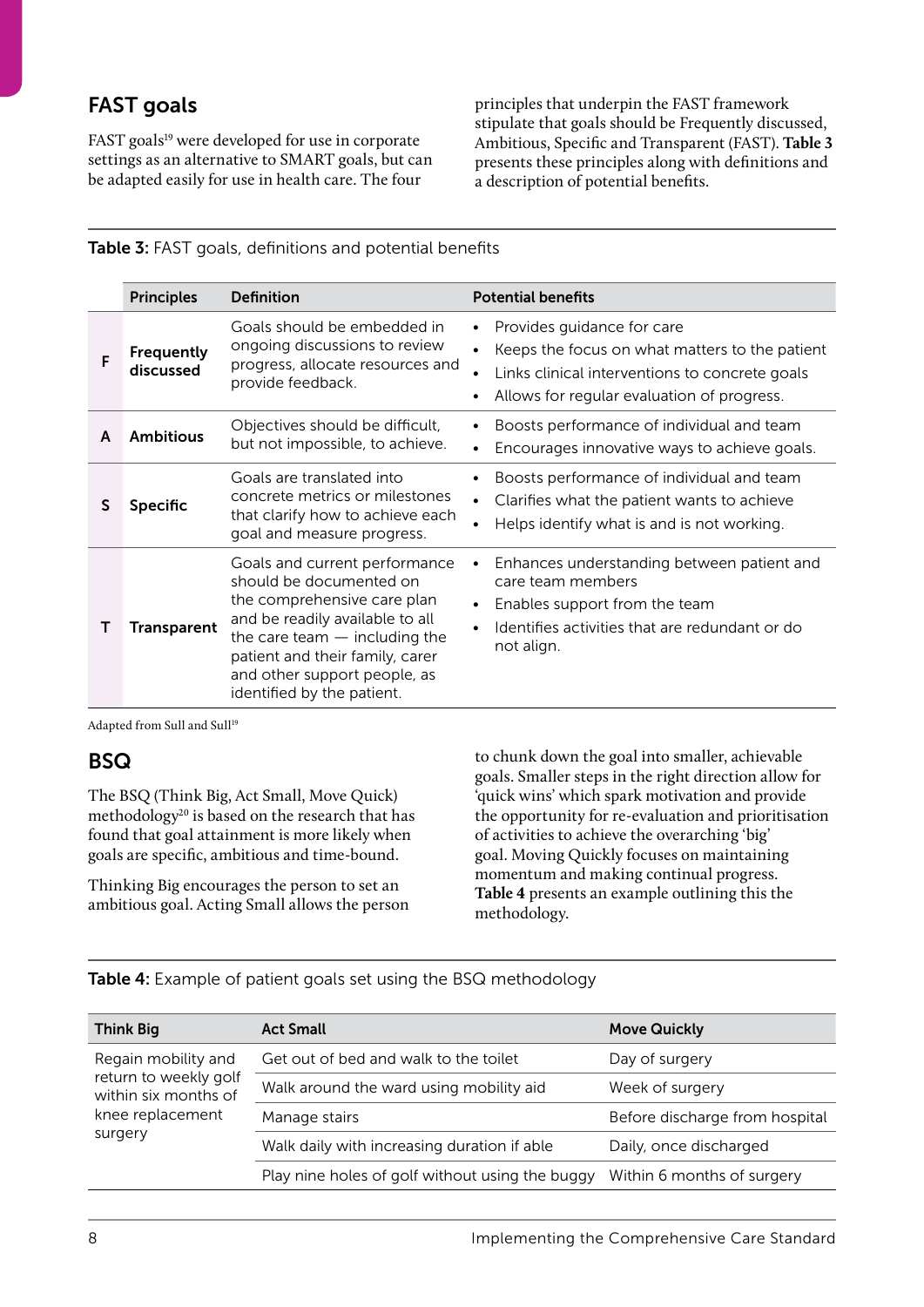### GROW

A number of coaching models can be translated to healthcare settings. These models are often 'solutionfocused' rather than 'problem-based'. The GROW model (Goals, Reality, Options, Will or Way forward), is a simple solution-focused coaching framework originally designed to structure mentoring

conversations between clinicians.21 The tool is flexible and when applied in practice, the distinct stages of the conversation may merge. This is to be expected and requires the clinician to check and see that each stage has been covered, revisiting the goals, if necessary. **Table 5** summarises the GROW model and lists actions and sample questions.

| <b>Table 5:</b> GROW model |  |
|----------------------------|--|
|----------------------------|--|

|              | <b>GROW</b>                | <b>IGROW</b>               | <b>GROWTH</b>              | <b>Actions</b>                                                                                                                                                                                                                                       | <b>Examples of questions</b>                                                                                                                                                         |
|--------------|----------------------------|----------------------------|----------------------------|------------------------------------------------------------------------------------------------------------------------------------------------------------------------------------------------------------------------------------------------------|--------------------------------------------------------------------------------------------------------------------------------------------------------------------------------------|
| ı            |                            | <b>Issues</b>              |                            | Ask questions about the<br>patient's situation.                                                                                                                                                                                                      | What's going on?<br>$\bullet$<br>How are you feeling?<br>$\bullet$                                                                                                                   |
| G            | Goal<br>setting            | Goal<br>setting            | Goal<br>setting            | Ask questions about<br>the patient's needs,<br>values and preferences.<br>Agree and understand<br>the goals.                                                                                                                                         | What is important to you?<br>٠<br>What are you hoping for?<br>What do you want to achieve?                                                                                           |
| $\mathsf{R}$ | <b>Reality</b><br>checking | <b>Reality</b><br>checking | <b>Reality</b><br>checking | Explore the facts and<br>feelings around the<br>patient's situation to<br>raise awareness and<br>self-awareness.                                                                                                                                     | What have you tried?<br>What do you know about<br>[the situation]?<br>What did you learn from<br>[the situation]?<br>What else do you need<br>to know?                               |
| $\circ$      | <b>Options</b>             | <b>Options</b>             | <b>Options</b>             | The clinician can<br>present the treatment<br>options once the patient<br>is aware of the reality of<br>the situation. Offering<br>the patient choices<br>empowers them by<br>giving them control to<br>make decisions over the<br>course of action. | What has worked well for<br>$\bullet$<br>you before?<br>How would you make a choice<br>$\bullet$<br>between [the choices]?<br>How would [the choices] help<br>you achieve [control]? |
| W            | Will /<br>Way<br>forward?  | Will /<br>Way<br>forward?  | Will /<br>Way<br>forward?  | When the choices<br>have been agreed, the<br>clinician and patient                                                                                                                                                                                   | What will you do about<br>[the choices]?<br>Who else should be consulted?                                                                                                            |
| т            |                            |                            | <b>Tactics</b>             | can discuss the plan<br>to achieve the goal.<br>Actions and activities are                                                                                                                                                                           | How and when will you<br>take action?                                                                                                                                                |
| н            |                            |                            | <b>Habits</b>              | agreed and documented<br>in the comprehensive<br>care plan.                                                                                                                                                                                          | $\bullet$<br>How will you sustain success?                                                                                                                                           |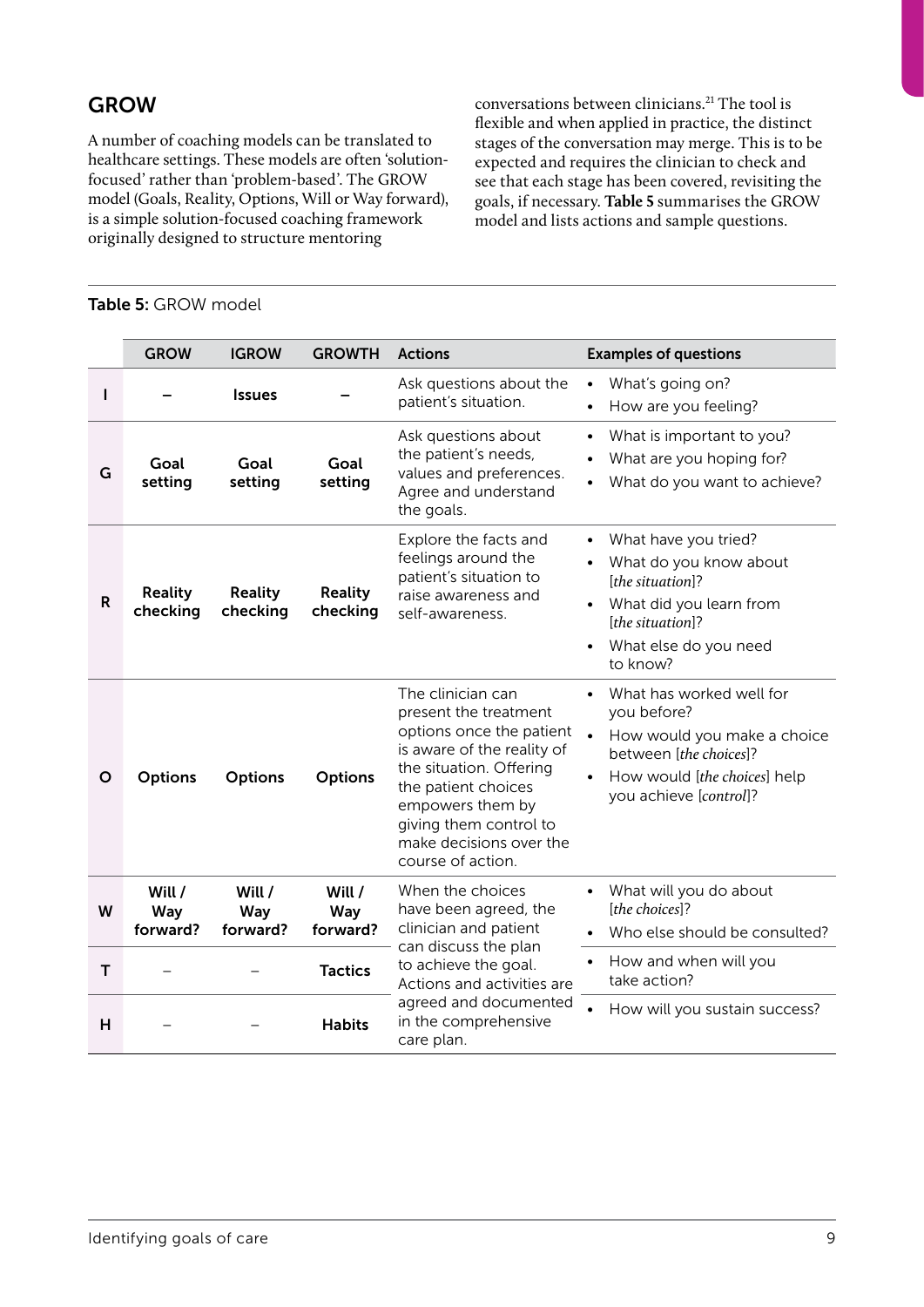# <span id="page-13-0"></span>Tips for identifying goals of care

**Regardless of how goals of care are identified, there are some key principles that should be adopted. Clinicians and health service organisations need to be equipped and able to support patients, families and carers to work in partnership to share decisions and identify goals of care. Table 6 includes a range of tips based on these common principles that health service organisations and clinicians can use when developing systems and processes for identifying goals of care.**

| Tip            |                                                                                                    | Rationale                                                                                                                                                                                                                                                                                                                                                                                                                                                  | Example(s)                                                                                                                                                                                                                                                                                                                                                                                                                           |
|----------------|----------------------------------------------------------------------------------------------------|------------------------------------------------------------------------------------------------------------------------------------------------------------------------------------------------------------------------------------------------------------------------------------------------------------------------------------------------------------------------------------------------------------------------------------------------------------|--------------------------------------------------------------------------------------------------------------------------------------------------------------------------------------------------------------------------------------------------------------------------------------------------------------------------------------------------------------------------------------------------------------------------------------|
| 1              | <b>Ask patients</b><br>what is<br>important to<br>them and set<br>aside time for<br>the discussion | Finding out about a person's preferences,<br>values and needs informs healthcare<br>planning and delivery by encouraging<br>meaningful conversations.<br>Setting aside time to discuss treatment<br>options and goals enhances meaning<br>and patient autonomy <sup>22, 23</sup> and promotes<br>a shared understanding of the purpose of<br>care between the multidisciplinary team<br>and the patient, their family, carers and<br>other support people. | A patient identified as nearing the<br>end of life should be asked what is<br>important to them. They should be<br>offered the opportunity to discuss<br>their needs and preferences at a<br>time when there will be minimal<br>interruptions, and in an appropriate<br>place. This is to allow a longer<br>discussion with the patient and<br>their support people about their<br>preferences and options for end-of-<br>life care. |
| $\overline{2}$ | <b>Share decision-</b><br>making about<br>goals of care                                            | Using shared decision-making practices <sup>24</sup><br>enables identification of goals and<br>encourages patients to participate in<br>goal setting processes. The process of<br>sharing decisions during goal setting<br>may decrease anxiety and increase the<br>subjective wellbeing of patients. <sup>14, 22</sup>                                                                                                                                    | The parent of a child with recurrent<br>ear infection should be provided<br>with information about the risks and<br>benefits of prescribing antibiotics,<br>as well as information about other<br>available treatment options, during<br>discussion about the child and<br>parent's preferences and what they<br>hope to achieve through treatment.                                                                                  |

Table 6: Tips for identifying goals of care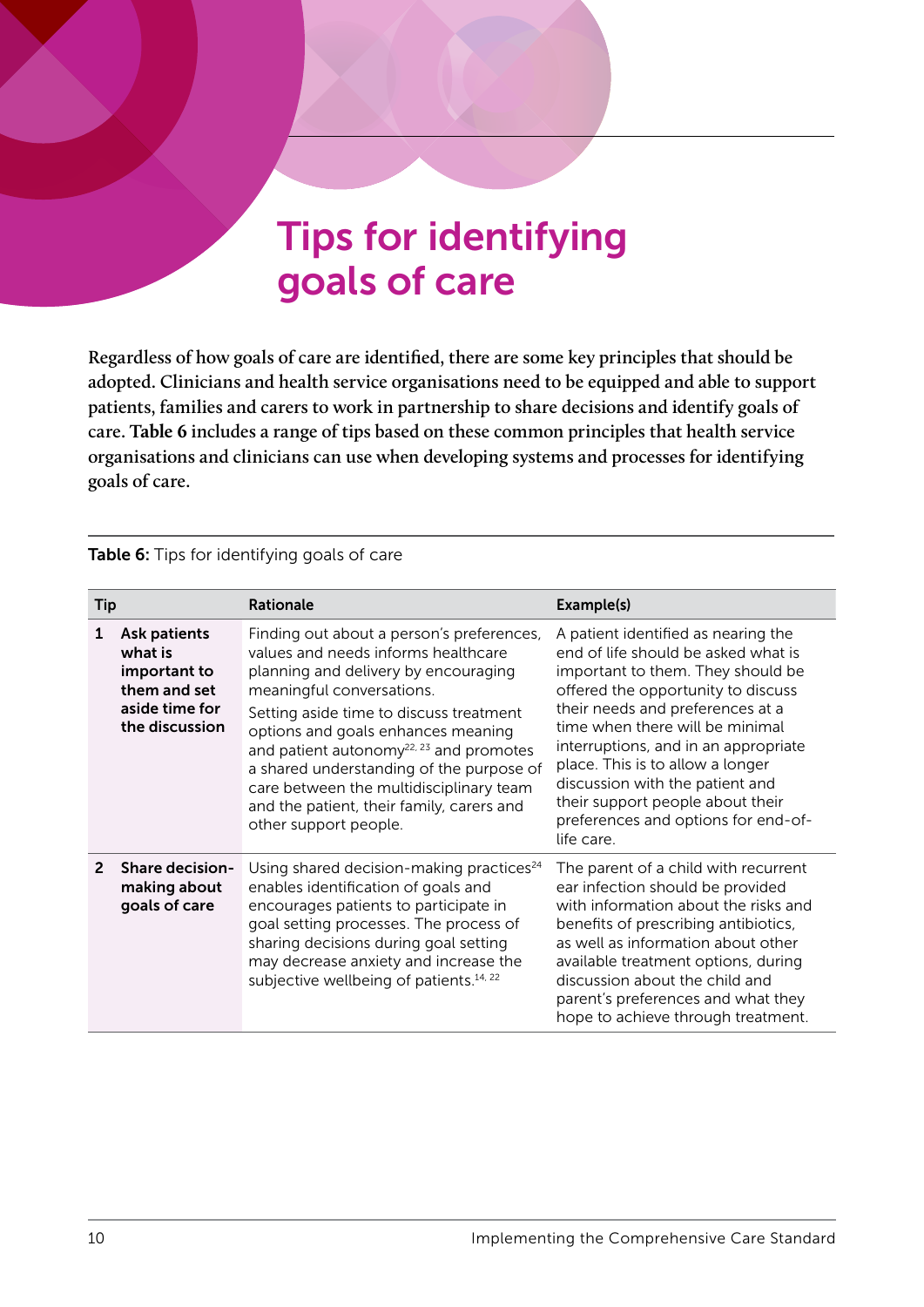| <b>Tip</b> |                                                                                                        | Rationale                                                                                                                                                                                                                                                                                                                                                                                                                                                                                                                                                                                                                                                                                                                                                                                                                                  | Example(s)                                                                                                                                                                                                                                                                                                                                                                                                                                                                                                                                                                                                                                                                                                                                                                 |
|------------|--------------------------------------------------------------------------------------------------------|--------------------------------------------------------------------------------------------------------------------------------------------------------------------------------------------------------------------------------------------------------------------------------------------------------------------------------------------------------------------------------------------------------------------------------------------------------------------------------------------------------------------------------------------------------------------------------------------------------------------------------------------------------------------------------------------------------------------------------------------------------------------------------------------------------------------------------------------|----------------------------------------------------------------------------------------------------------------------------------------------------------------------------------------------------------------------------------------------------------------------------------------------------------------------------------------------------------------------------------------------------------------------------------------------------------------------------------------------------------------------------------------------------------------------------------------------------------------------------------------------------------------------------------------------------------------------------------------------------------------------------|
| 3          | <b>Identify</b><br>multiple goals<br>of care that are<br>positive and<br>achievable yet<br>challenging | Patients and clinicians usually have<br>multiple goals for an episode of care<br>including short-, medium- and long-<br>term goals. Longer-term goals can be<br>divided into smaller chunks that can be<br>completed daily or several times a day,<br>which supports a feeling of success and<br>moving towards goal attainment. Setting<br>timeframes can help with motivation, and<br>assist with monitoring progress.<br>Not all patient goals are achievable, so<br>clinicians need to be able to discuss<br>what is possible in the current context<br>and assist the patient in formulating<br>goals <sup>22</sup> that are clinically achievable.<br>However, difficult goals can lead to<br>greater achievements <sup>5, 25</sup> so setting goals<br>that are challenging may lead to greater<br>improvement in patient outcomes. | A patient with ruptured anterior<br>cruciate ligament may have a goal<br>of playing football when the season<br>starts in four weeks. While not<br>clinically feasible, the patient and<br>clinician may wish to set a stretch goal<br>around return to training during the<br>current season as well as short-term<br>goals for incremental mobilisation.<br>A long-term goal might be framed<br>as aiming to improve a patient's<br>cardiovascular fitness, rather than as<br>avoiding a future acute stroke.<br>Incremental daily goals for a patient<br>recovering from a sternotomy might<br>be to move from being assisted in<br>care processes such as showering and<br>toileting, to being able to complete<br>these processes independently within<br>$2-3$ days. |
| 4          | <b>Clarify</b><br>roles and<br>responsibilities<br>in achieving<br>goals of care                       | The patient, family, carer or other<br>support people, as well as the lead<br>clinician and multidisciplinary team,<br>all have a role to play in identifying<br>and supporting the patient to achieve<br>the goals of care. A multidisciplinary<br>approach increases the range of goals<br>that can potentially be attained. Assigning<br>steps and tasks to members of the<br>multidisciplinary team, the patient, family,<br>carers or other support people make it<br>clear who is responsible for parts of the<br>care plan. The approach also allows for<br>the inclusion of functional, psychosocial<br>and spiritual goals that assist in improving<br>wellbeing. <sup>4</sup>                                                                                                                                                    | The lead clinician and a patient may<br>determine that a short-term goal for<br>a patient who has had an acute stroke<br>is to meet nutritional requirements<br>through oral intake without aspirating<br>rather than through a tube. The goal<br>may require support and assistance<br>from a nurse, speech pathologist<br>and dietician. The roles of these<br>team members should be identified<br>in the comprehensive care plan and<br>communicated to relevant clinicians<br>using local processes.                                                                                                                                                                                                                                                                  |
| 5          | <b>Clearly</b><br>communicate<br>and document<br>the agreed<br>goals of care                           | Goals need to be understood by<br>everyone in the care team. Clear verbal<br>communication and documention of<br>goals of care ensures everyone has the<br>same information and is focused on the<br>same end points. <sup>24, 26</sup> Effective sharing<br>of information between team members<br>reduces the fragmentation of care and<br>can improve quality of care and patient<br>outcomes. <sup>7</sup>                                                                                                                                                                                                                                                                                                                                                                                                                             | The goals should also be documented<br>in the patient's comprehensive care<br>plan, which could be shared with the<br>patient, family, carers, other support<br>people and the multidisciplinary<br>team. A patient's goals could also<br>be documented on a bedside goals<br>board. The board could be updated<br>as short-term goals are achieved, and<br>new goals are identified and agreed.                                                                                                                                                                                                                                                                                                                                                                           |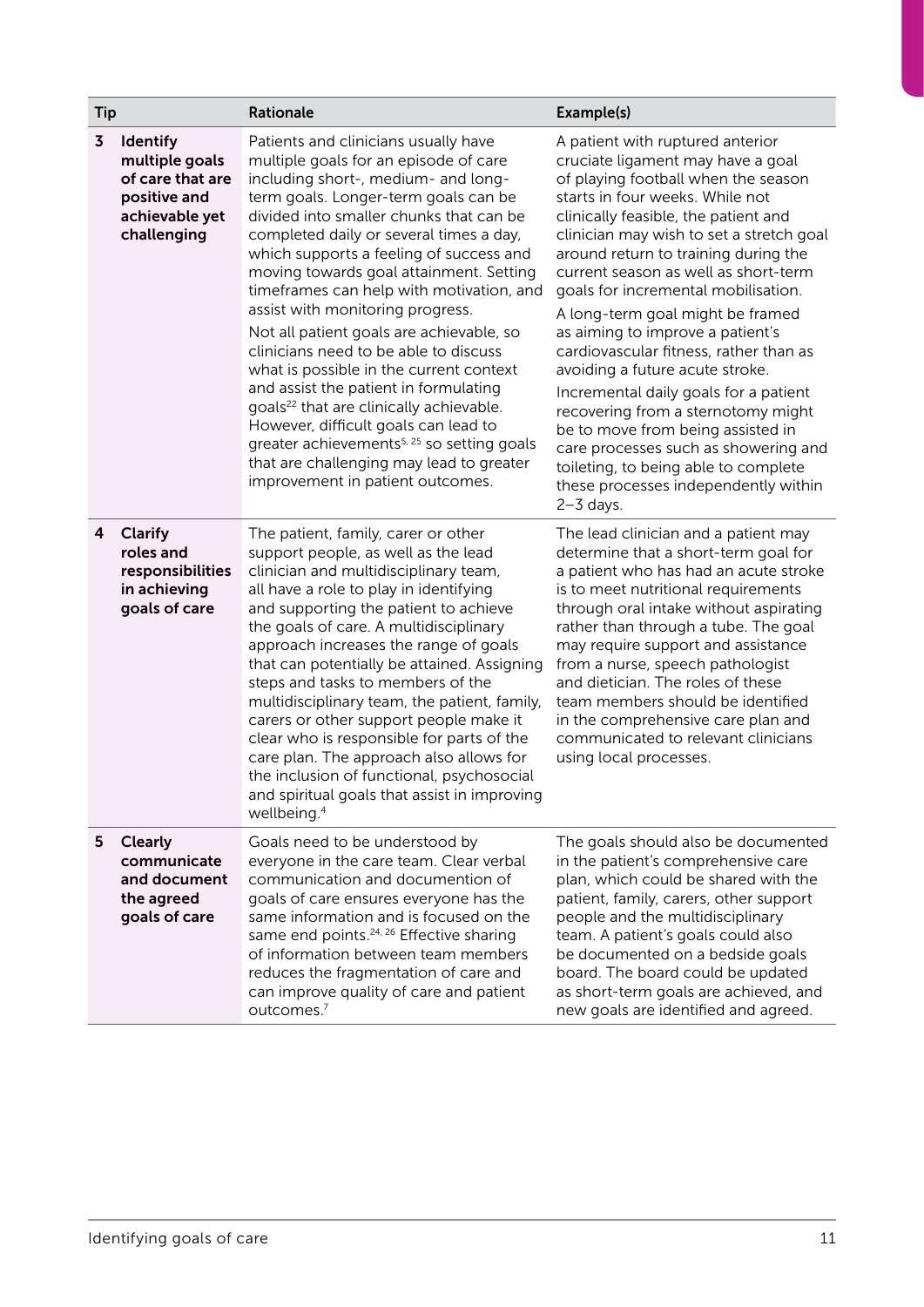| <b>Tip</b>     |                                                                                            | Rationale                                                                                                                                                                                                                                                                                                                                                                                                                                                                                                                                                          | Example(s)                                                                                                                                                                                                                                                                                                                                                                                                          |
|----------------|--------------------------------------------------------------------------------------------|--------------------------------------------------------------------------------------------------------------------------------------------------------------------------------------------------------------------------------------------------------------------------------------------------------------------------------------------------------------------------------------------------------------------------------------------------------------------------------------------------------------------------------------------------------------------|---------------------------------------------------------------------------------------------------------------------------------------------------------------------------------------------------------------------------------------------------------------------------------------------------------------------------------------------------------------------------------------------------------------------|
| 6              | <b>Track progress</b><br>and measure<br>achievement<br>against the<br>goals of care        | Goals should be tracked and monitored<br>so that progress can be measured and<br>achievements celebrated. Receiving<br>feedback about performance against<br>goals has been shown to help patients<br>cope with emotional distress and goals<br>that are congruent with motivation<br>support improvement in subjective well-<br>being in a rehabilitation setting. <sup>14</sup> Visually<br>displaying incremental progress toward<br>a stated goal may lead to improvements<br>in quality of life and self-efficacy, even in<br>the acute setting. <sup>4</sup> | A patient whose goal is to lose<br>30 kilograms can visually track<br>quantitative data such as weight loss,<br>time spent exercising and distance<br>mobilised. Monitoring this type of<br>data can provide information about<br>progress and also identify where<br>strategies and interventions may not<br>be resulting in the expected outcome.                                                                 |
| $\overline{7}$ | <b>Recognise that</b><br>identifying<br>goals of<br>care can be<br>an iterative<br>process | Identifying goals of care, rather than<br>being a unique one-off discussion, is an<br>ongoing process. <sup>7</sup> There may be times<br>during the episode of care when goals<br>may be more relevant or require review.                                                                                                                                                                                                                                                                                                                                         | A patient's goals may be appropriate<br>on admission to hospital or after a<br>major health event, but identified<br>goals of care may need to be<br>reviewed if there is a change in the<br>patient's condition or context. For<br>example, if a patient with pneumonia<br>deteriorates then goals may need to<br>be discussed and renegotiated in light<br>of changed treatment options and<br>expected outcomes. |
| 8              | Integrate<br>goals of care<br>into existing<br>systems and<br>processes for<br>care        | Ensuring that goals of care are identified,<br>documented and used to form the<br>basis of comprehensive care planning<br>is a person-centred approach to care<br>delivery. Health services should support<br>clinicians to identify goals of care, and<br>deliver person-centred comprehensive<br>care by integrating the identification of<br>goals of care into systems, processes and<br>workforce education.                                                                                                                                                  | A health service could integrate<br>identification of goals of care<br>into existing processes such as<br>admission or assessment processes,<br>comprehensive care planning and<br>documentation processes, and<br>multidisciplinary team meeting<br>agendas.                                                                                                                                                       |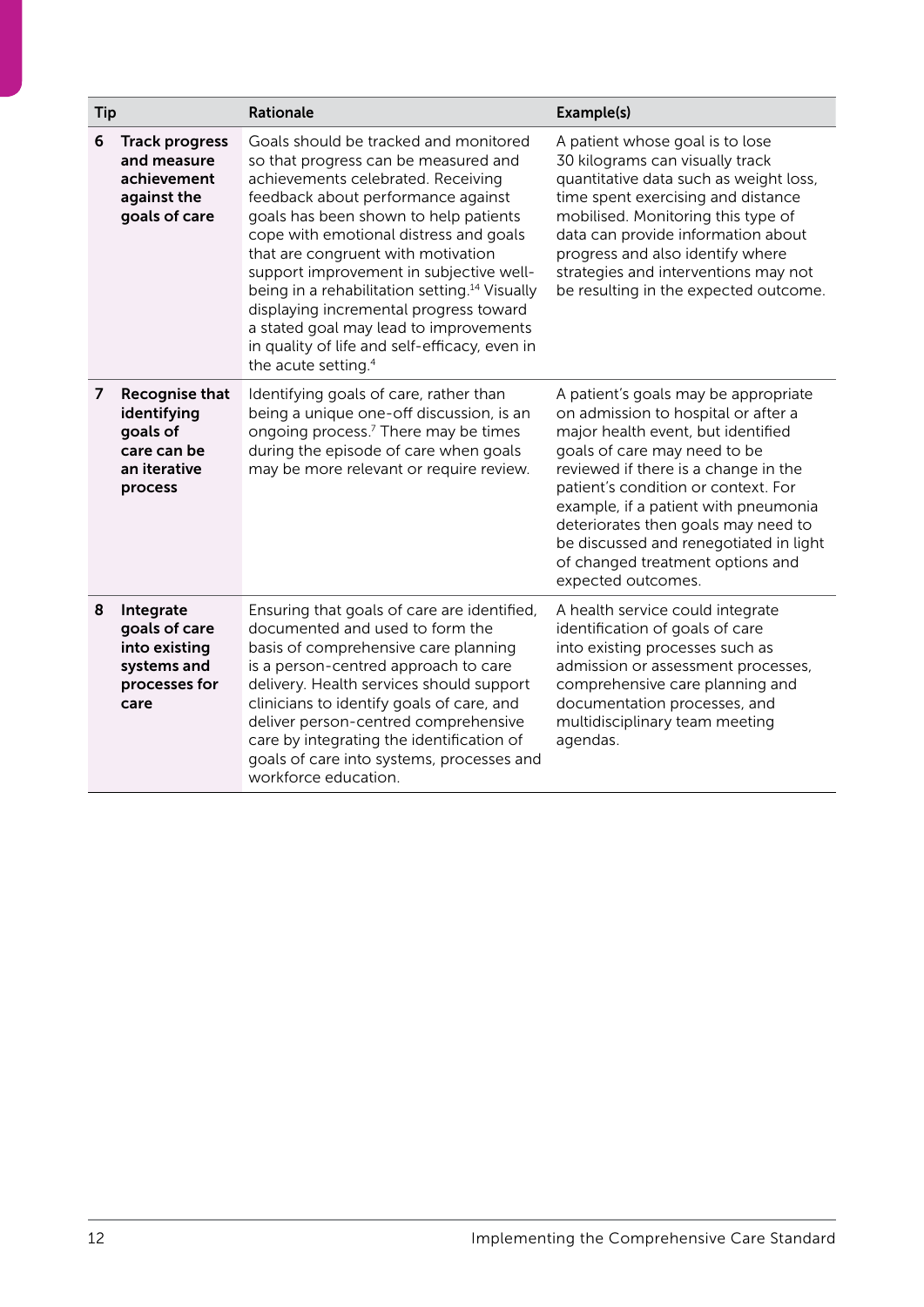# <span id="page-16-0"></span>Conclusion

**Identifying a person's clinical and personal goals is an important part of delivering meaningful person-centred comprehensive care. A person's goals of care should reflect their personal needs and preferences, and expectations and aspirations for their health and wellbeing, as well as their clinical needs.**

Identifying goals of care has been reported to help organise and prioritise care activities and contribute to improved satisfaction, quality of life and selfefficacy for patients.3–5

Health service organisations should consider how they support clinicians to identify goals of care, including documenting, communicating and using goals to inform comprehensive care planning and delivery. The approach taken by an organisation may include use of tools, frameworks or models, or adoption of more generalised personcentred communication methods. As a minimum, clinicians should ask patients what is important to them in relation to their health care, and use this information to identify goals of care.

Regardless of the model used, health service organisations and clinicians should consider the following principles when identifying goals of care:

- Ask patients what is important to them and set aside time for the discussion
- Share decision making about goals of care
- Identify multiple goals of care that are positive and achievable, yet challenging
- Clarify roles and responsibilities in achieving goals of care
- Clearly communicate and document agreed goals of care
- Track progress and measure achievement against goals of care
- Recognise that identifying goals of care can be an iterative process
- Integrate goals of care into existing systems and processes for care.

These tips are both pragmatic and person-centred, and will require health service organisations to foster a person-centred culture and provide the appropriate support systems and education for identifying goals of care to promote safe, highquality care for every patient.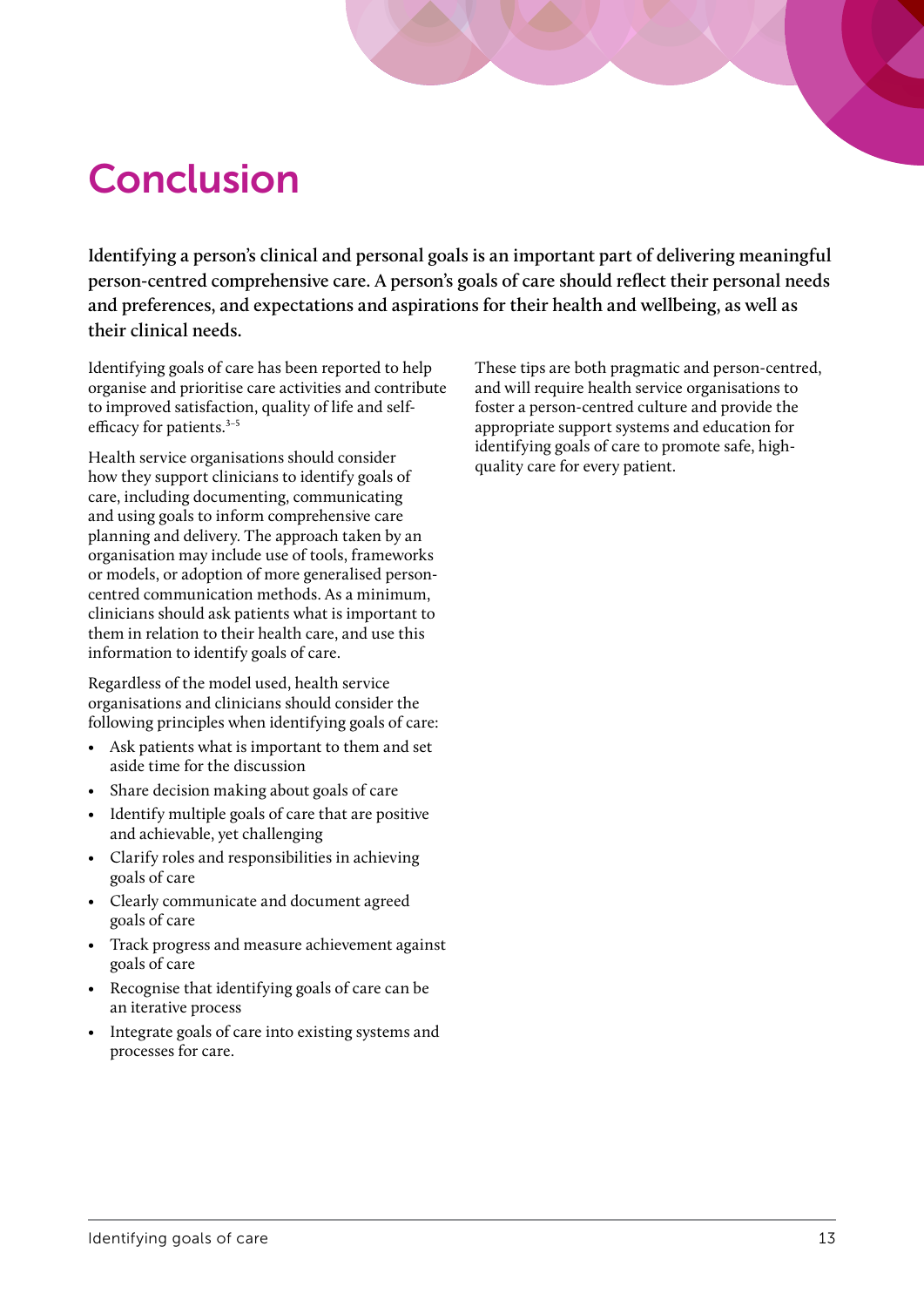# <span id="page-17-0"></span>**Glossary**

**carer**: a person who provides personal care, support and assistance to another individual who needs it because the individual has a disability, medical condition (including a terminal or chronic illness) or mental illness, or they are frail and aged.

An individual is not a carer merely because they are a spouse, de facto partner, parent, child, other relative or guardian of an individual, or live with an individual who requires care. A person is not considered a carer if they are paid, a volunteer for an organisation or caring as part of a training or education program.<sup>27</sup>

**clinician**: a healthcare provider, trained as a health professional, including registered and nonregistered practitioners. Clinicians may provide care within a health service organisation as an employee, a contractor or a credentialed healthcare provider, or under other working arrangements. They include nurses, midwives, medical practitioners, allied health practitioners, technicians, scientists and other clinicians who provide health care, and students who provide health care under supervision.

**comprehensive care**: health care that is based on identified goals for the episode of care. These goals are aligned with the patient's expressed preferences and healthcare needs, consider the impact of the patient's health issues on their life and wellbeing, and are clinically appropriate.

**comprehensive care plan**: a document describing agreed goals of care, and outlining planned medical, nursing and allied health activities for a patient. Comprehensive care plans reflect shared decisions made with patients, families, carers and other support people about the tests, interventions, treatments and other activities needed to achieve the goals of care. The content of comprehensive care plans will depend on the setting and the service that is being provided, and may be called different things in different health service organisations. For example, a care or clinical pathway for a specific intervention may be considered a comprehensive care plan.

**consumer**: a person who has used, or may potentially use, health services, or is a carer for a patient using health services. A healthcare consumer may also act as a consumer representative to provide a consumer perspective, contribute consumer experiences, advocate for the interests of current and potential health service users, and take part in decision-making processes.<sup>28</sup>

**diagnosis**: the identification of a condition, disease, or injury made by evaluating the symptoms and signs presented by a patient.<sup>29</sup>

**goal attainment**: is the achievement of an agreed goal. Whether or not a patient is able to achieve a particular goal may be affected by the number of goals set, how challenging the goal is, the proximity of anticipated completion and the motivation behind the goal setting.<sup>30</sup>

**goal evaluation and measurement**: is the assessment and review of the patient's progress towards meeting the agreed goals, with the aim of re-negotiating, modifying or setting new goals, if required.

**goal negotiation**: is a process of two-way communication and discussion between members of the multidisciplinary team and the patient, their family, carers and other support people to explore the patient's clinical and personal goals in the context of their clinical situation, and to determine meaningful and feasible goals for the episode of care.

**goal setting**: involves the shared discussion and decision making between the clinician and the patient, their family, carers and other support people about the steps needed to achieve the agreed goal. This can include discussion and decisions about milestones, timeframes and processes for working towards meeting the agreed goals of care, and includes the documentation of the agreed goals into a comprehensive care plan.

**goals of care**: clinical and personal goals for a patient's episode of care that are determined in the context of a shared decision-making process.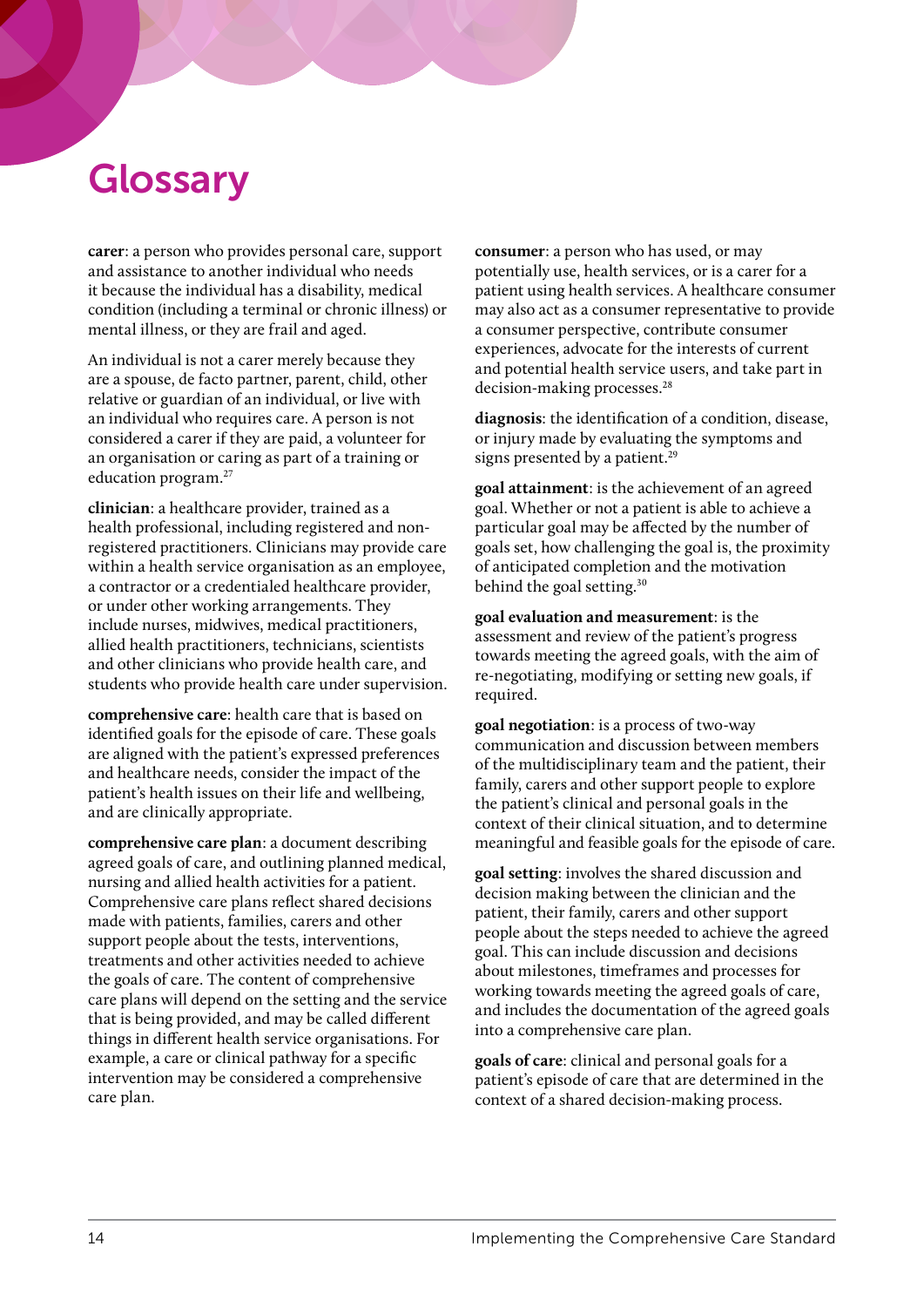**health care**: the prevention, treatment and management of illness and injury, and the preservation of mental and physical wellbeing through the services offered by clinicians, such as medical, nursing and allied health professionals.<sup>31</sup>

**health literacy**: the Commission separates health literacy into two components — individual health literacy and the health literacy environment.

Individual health literacy is the skills, knowledge, motivation and capacity of a consumer to access, understand, appraise and apply information to make effective decisions about health and health care, and take appropriate action.

The health literacy environment is the infrastructure, policies, processes, materials, people and relationships that make up the health system, and it affects the ways in which consumers access, understand, appraise and apply health-related information and services.32

**health service organisation**: a separately constituted health service that is responsible for implementing clinical governance, administration and financial management of a service unit or service units providing health care at the direction of the governing body. A service unit involves a group of clinicians and others working in a systematic way to deliver health care to patients. It can be in any location or setting, including pharmacies, clinics, outpatient facilities, hospitals, patients' homes, community settings, practices and clinicians' rooms.

**long-term goal**: may take up to a year or more to attain. Long-term goals are often broadly described or require multiple changes. For example, a patient wants to return to full functioning following a back injury. The patient is required to make a number of lifestyle changes. The clinical team may express the long-term goal of the patient experiencing minimal residual symptoms.

**medium-term goal**: takes weeks or months, and may also be a stepping stone to achieving a greater, long-term goal. For example, a patient wants to return to full functioning following a back injury. The patient may express medium-term goals like confidence to walk without losing balance or falling, being pain free, or having less sleep disruptions from pain.

**multidisciplinary team**: a team including clinicians from multiple disciplines who work together to deliver comprehensive care that deals with as many of the patient's health and other needs as possible. The team may operate under one organisational umbrella or may be from several organisations brought together as a unique team. As a patient's condition changes, the composition of the team may change to reflect the changing clinical and psychosocial needs of the patient.<sup>33</sup> Multidisciplinary care includes interdisciplinary care. (A 'discipline' is a branch of knowledge within the health system.34)

**patient**: a person who is receiving care in a health service organisation.

**person-centred care**: an approach to the planning, delivery and evaluation of health care that is founded on mutually beneficial partnerships among clinicians and patients.35 Person-centred care is respectful of, and responsive to, the preferences, needs and values of patients and consumers. Key dimensions of person-centred care include respect, emotional support, physical comfort, information and communication, continuity and transition, care coordination, involvement of family and carers, and access to care.36 Also known as patient-centred care or consumer-centred care.

**policy**: a set of principles that reflect the organisation's mission and direction. All procedures and protocols are linked to a policy statement.

**procedure**: the set of instructions to make policies and protocols operational, which are specific to an organisation.

**process**: a series of actions or steps taken to achieve a particular goal.<sup>37</sup>

**quality improvement**: the combined efforts of the workforce and others — including consumers, patients and their families, researchers, planners and educators — to make changes that will lead to better patient outcomes (health), better system performance (care) and better professional development.38 Quality improvement activities may be undertaken in sequence, intermittently or on a continuous basis.

**responsibility and accountability for care**: accountability includes the obligation to report and be answerable for consequences. Responsibility is the acknowledgement that a person has to take action that is appropriate to a patient's care needs and the health service organisation.39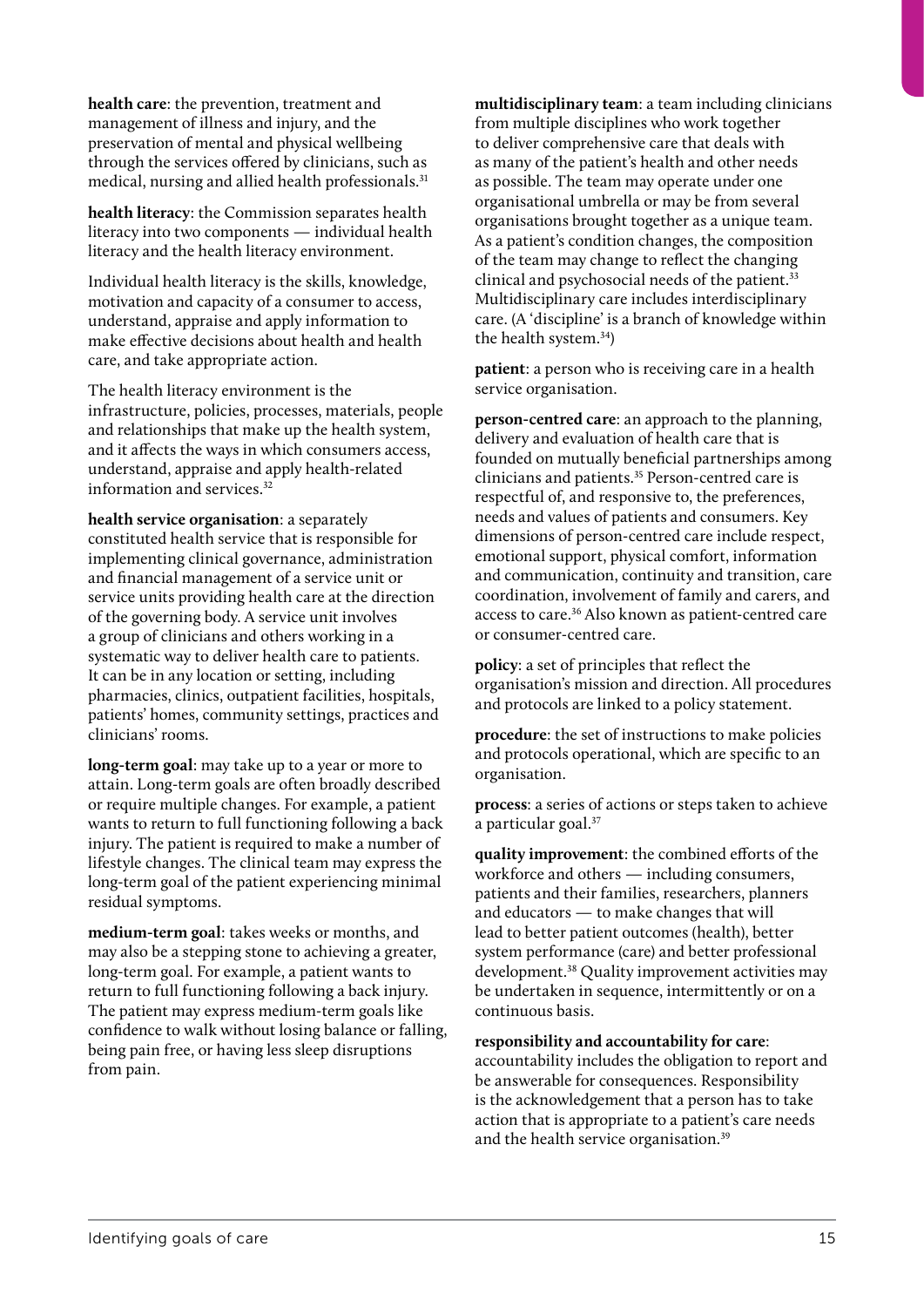**risk**: the chance of something happening that will have a negative impact. Risk is measured by the consequences of an event and its likelihood.

**risk assessment**: assessment, analysis and management of risks. It involves recognising which events may lead to harm in the future, and minimising their likelihood and consequences.40

**risk management**: the design and implementation of a program to identify and avoid or minimise risks to patients, employees, volunteers, visitors and the organisation.

**screening**: a process of identifying patients who are at risk, or already have a disease or injury. Screening requires enough knowledge to make a clinical judgement.

**shared decision making**: a consultation process in which a clinician and a patient jointly participate in making a health decision, having discussed the options, and their benefits and harms, and having considered the patient's values, preferences and circumstances.41

**short-term goal**: can be achieved quickly in a limited period of time and frequently leads to the achievement of a long-term goal.42, 43 Short-term goals may be achieved in the next day or week. For example, a short-term clinical goal may be related to a person mobilising after postoperative bedrest. The patient may express their goal as a desire for independence with personal care.

**training**: the development of knowledge and skills.

**workforce**: all people working in a health service organisation, including clinicians and any other employed or contracted, locum, agency, student, volunteer or peer workers. The workforce can be members of the health service organisation or medical company representatives providing technical support who have assigned roles and responsibilities for care of, administration of, support of, or involvement with patients in the health service organisation. *See also* clinician.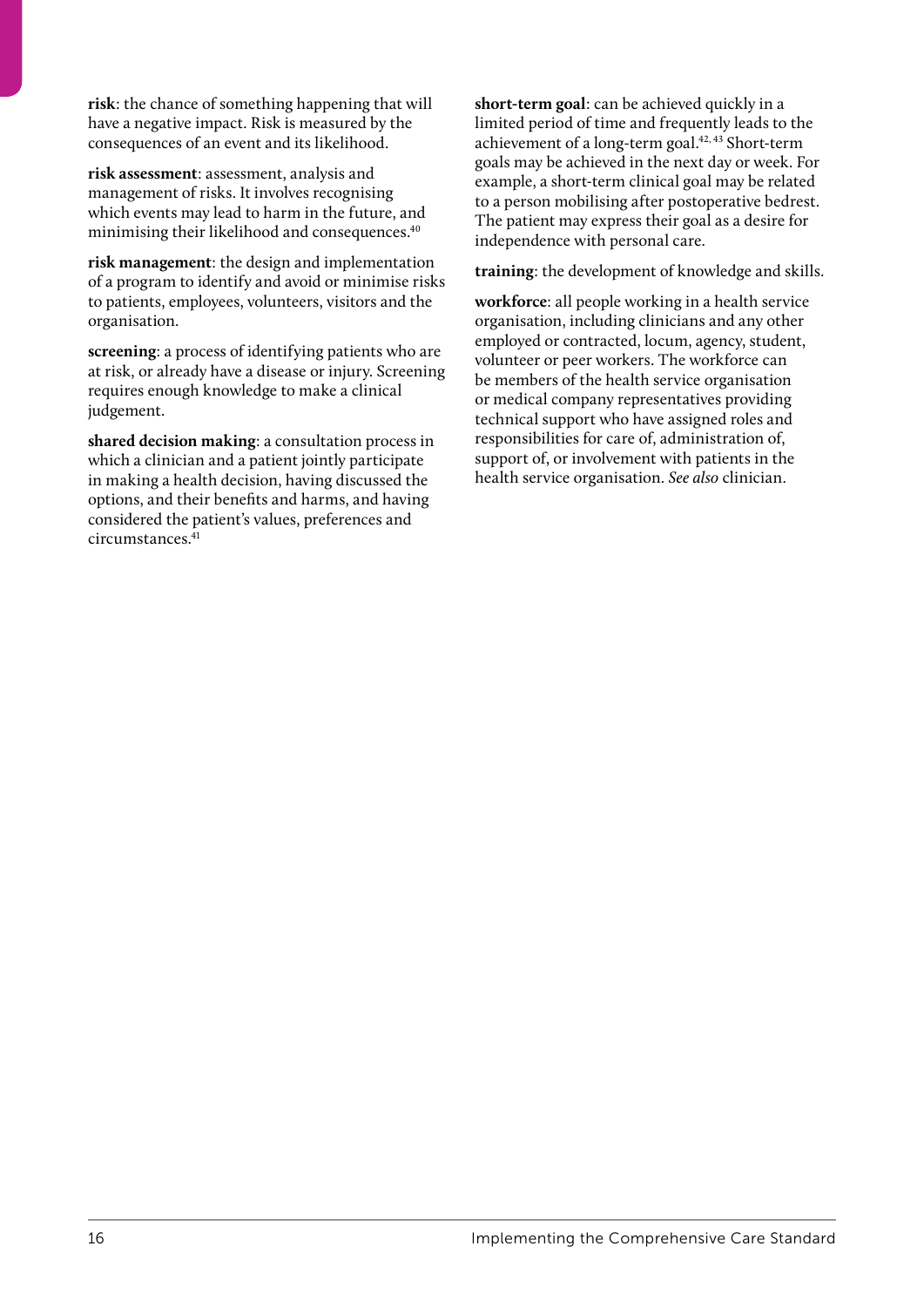## <span id="page-20-0"></span>References

- 1. Stevens A, Beurskens A, Koke A, van der Weijden T. The use of patient-specific measurement instruments in the process of goal-setting: a systematic review of available instruments and their feasibility. Clin Rehabil. 2013 Nov;27(11):1005–19.
- 2. Australian Commission on Safety and Quality in Health Care. Implementing the Comprehensive Care Standard: Essential elements for delivering comprehensive care. Sydney: ACSQHC; 2018.
- 3. Mirza M, Hammel J. Consumer-directed goal planning in the delivery of assistive technology services for people who are ageing with intellectual disabilities. Journal of Applied Research in Intellectual Disabilities. 2009 Sep;22(5):445–57.
- 4. Lucas A, Borce K, Whitford Fast A, Walker-Tweed J. Effect of Goal Setting Using a Visual Display on Patient Quality of Life and Self-efficacy. Journal of Nursing Care Quality. 2018;33(2):100–3.
- 5. Lafata J, Morris H, Dobie E, Heisler M, Werner R, Dumenci L. Patient-reported use of collaborative goal setting and glycemic control among patients with diabetes. Patient Educ Couns. 2013;92:94–9.
- 6. Healthcare Improvement Scotland. What matters to you? [Internet] Glasgow: Healthcare Improvement Scotland; 2016 Available from: [www.](http://www.whatmatterstoyou.scot/home/2016-summary/) [whatmatterstoyou.scot/home/2016-summary/.](http://www.whatmatterstoyou.scot/home/2016-summary/)
- 7. Schulman-Green D, Naik A, Bradley E, McCorklem R, Bogardus S. Goal setting as a shared decision making strategy among clinicians and their older patients. Patient Education and Counseling. 2006;63:145–51.
- 8. Malec JF. Goal Attainment Scaling in Rehabilitation. Neuropsychological Rehabilitation. 1999;9(3–4):253–75.
- 9. West SP, Lagua C, Trief PM, Izquierdo R, Weinstock RS. Goal setting using telemedicine in rural underserved older adults with diabetes: Experiences from the Informatics for Diabetes Education and Telemedicine Project. Telemedicine and e-Health. 2010 May;16(4):405–16.
- 10. Swoboda CM, Miller CK, Wills CE. Impact of a goal setting and decision support telephone coaching intervention on diet, psychosocial, and decision outcomes among people with type 2 diabetes. Patient Education and Counseling. 2017 Jul;100(7):1367–73.
- 11. Plant S, Tyson SF. A multicentre study of how goal-setting is practised during inpatient stroke rehabilitation. Clin Rehabil. 2018 Feb;32(2):263–72.
- 12. Institute for Healthcare Improvement. What Matters. [Internet] 2019 [cited Feb 20, 2019] Available from: [http://www.ihi.org/Topics/](http://www.ihi.org/Topics/WhatMatters/Pages/default.aspx) [WhatMatters/Pages/default.aspx.](http://www.ihi.org/Topics/WhatMatters/Pages/default.aspx)
- 13. Kebede S. Ask patients "What matters to you?" rather than "What's the matter?". British Medical Journal. 2016;354.
- 14. Ogawa T, Omon K, Yuda T, Ishigaki T, Imai R, Ohmatsu S, et al. Short-term effects of goal-setting focusing on the life goal concept on subjective well-being and treatment engagement in subacute inpatients: a quasi-randomized controlled trial. Clin Rehabil. 2016 Sep;30(9):909–20.
- 15. Ashford S, Jackson D, Turner-Stokes L. Goal setting, using goal attainment scaling, as a method to identify patient selected items for measuring arm function. Physiotherapy. 2015;101(1):88–94.
- 16. Kiresuk T, Choate R. Goal Attainment Scaling: Applications, Theory, and Measurement. NewYork: Psychology Press; 1994.
- 17. MacLeod L. Making SMART Goals Smarter. Physician Executive. 2013 (March- April):68–72.
- 18. Hersh D, Worrall L, Howe T, Sherratt S, Davidson B. SMARTER goal setting in aphasia rehabilitation. Aphasiology. 2012 2012/02/01;26(2):220–33.
- 19. Sull D, Sull C. With Goals, FAST Beats SMART. [Internet]: Massachusetts Institute of Technology; 2018 [cited Sep 04, 2018] Available from: [www.](http://www.sloanreview.mit.edu/article/with-goals-fast-beats-smart/) [sloanreview.mit.edu/article/with-goals-fast-beats](http://www.sloanreview.mit.edu/article/with-goals-fast-beats-smart/)[smart/](http://www.sloanreview.mit.edu/article/with-goals-fast-beats-smart/).
- 20. Van Rooy D. Trajectory: 7 Career Strategies to Take You from Where You Are to Where You Want to Be: Amacom; 2014.
- 21. Performance Consultants International. The GROW model. [Internet] 2018 Available from: [www.performanceconsultants.com/grow-model](http://www.performanceconsultants.com/grow-model).
- 22. Barnard RA, Cruice MN, Playford ED. Strategies Used in the Pursuit of Achievability During Goal Setting in Rehabilitation. Qualitative Health Research. 2010;20(2):239–50.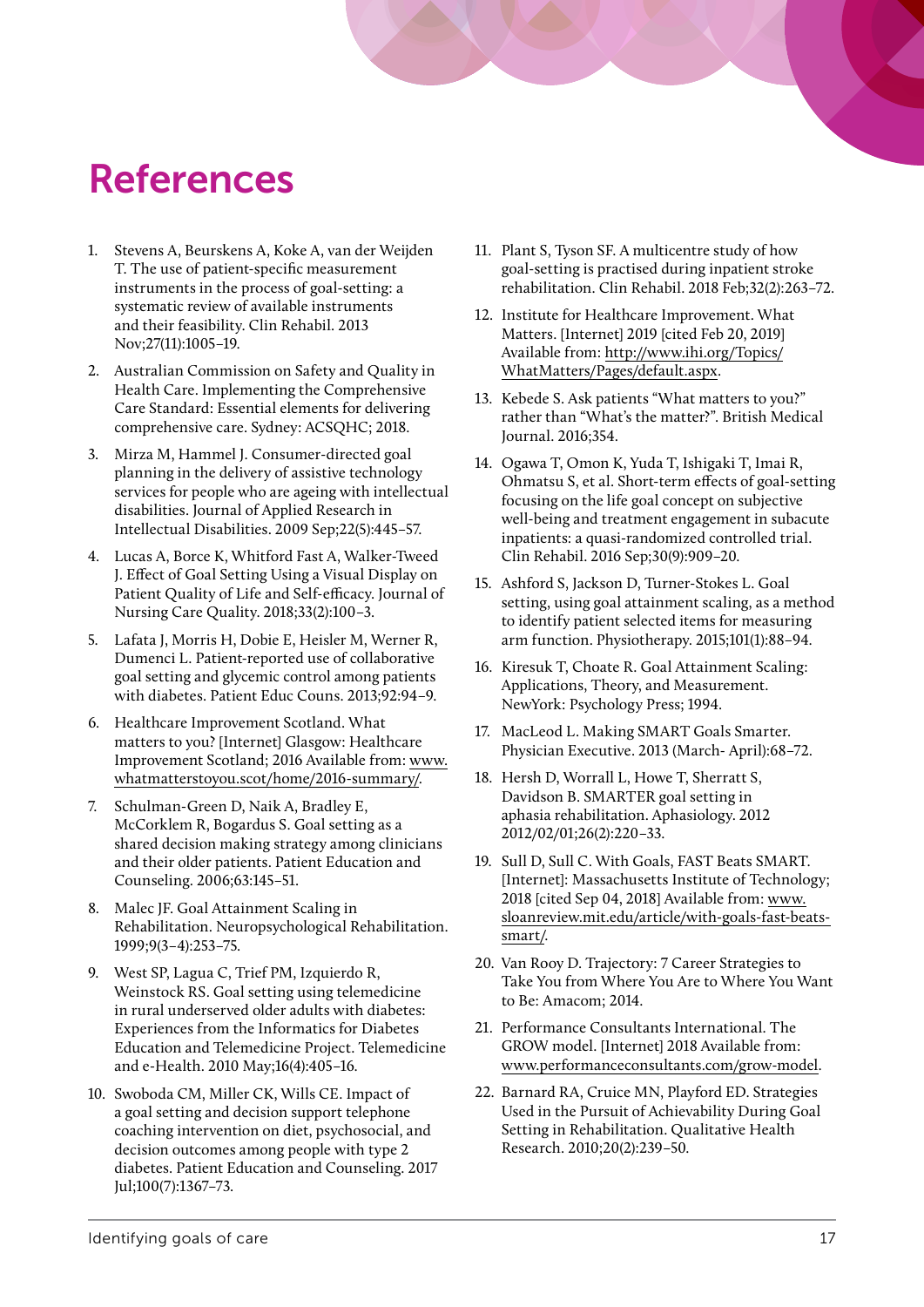- 23. Reuben DB, Tinetti ME. Goal-Oriented Patient Care — An Alternative Health Outcomes Paradigm. New England Journal of Medicine. 2012;366(9):777–9.
- 24. Den Ouden H, Vos R, Rutten G. Effectiveness of shared goal setting and decision making to achieve treatment targets in type 2 diabetes patients: a cluster-randomized trial (OPTIMAL). Health Expectations. 2017;20(5):1172–80.
- 25. O'Hara BJ, Gale J, McGill B, Bauman A, Hebden L, Allman-Farinelli M, et al. Weight-related goal setting in a telephone-based preventive health-coaching program: Demonstration of effectiveness. American Journal of Health Promotion. 2017 Nov;31(6):491–501.
- 26. Plant S, Tyson SF. A multicentre study of how goal-setting is practised during inpatient stroke rehabilitation. Clinical Rehabilitation. 2018;32(2):263–72.
- 27. Carer Recognition Act (No. 123), (2010).
- 28. Consumer Health Forum of Australia. About consumer representation. [Internet] Canberra: CHF; 2016 Available from: [www.chf.org.au/](http://www.chf.org.au/representation) [representation.](http://www.chf.org.au/representation)
- 29. Dictionary TAHS. diagnosis. [Internet] Washington D.C.: Houghton Mifflin Company; 2018 Available from: https:/[/www.dictionary.com/](http://www.dictionary.com/browse/diagnosis;) [browse/diagnosis;](http://www.dictionary.com/browse/diagnosis;) 2018 Available from: [www.](http://www.dictionary.com/browse/diagnosis) [dictionary.com/browse/diagnosis](http://www.dictionary.com/browse/diagnosis).
- 30. Nowack K. Facilitating successful behavior change: Beyond goal setting to goal flourishing. Consulting Psychology Journal: Practice and Research. 2017;69(3):153–71.
- 31. Australian Commission on Safety and Quality in Health Care. Australian Open Disclosure Framework. Sydney: ACSQHC; 2013.
- 32. Australian Commission on Safety and Quality in Health Care. Health literacy: Taking action to improve safety and quality. Sydney: ACSQHC; 2014.
- 33. Mitchell GK, Tieman JJ, Shelby-James TM. Multidisciplinary care planning and teamwork in primary care. The Medical journal of Australia. 2008 Apr 21;188(8 Suppl):S61–4.
- 34. English Oxford Living Dictionaries. Discipline. [Internet] Oxford: Oxford University Press; 2015 Available from: en.oxforddictionaries.com/ definition/discipline.
- 35. Institute for Patient- and Family-Centred Care. FAQ. [Internet] Bethesda, MD: IPFCC; 2016 Available from: [www.ipfcc.org/about/pfcc.html.](http://www.ipfcc.org/about/pfcc.html)
- 36. Australian Commission on Safety and Quality in Health Care. Patient-centred care: Improving quality and safety through partnerships with patients and consumers. Sydney: ACSQHC; 2011.
- 37. English Oxford Living Dictionaries. Process. [Internet] Oxford: Oxford University Press; 2015 Available from: en.oxforddictionaries.com/ definition/process.
- 38. Batalden PB, Davidoff F. What is "quality improvement" and how can it transform healthcare? Quality and Safety in Health Care. 2007;16(1):2–3.
- 39. Manias E, Jorm C, White S, Kaneen T. Handover: How is patient care transferred safely? Windows into Safety and Quality in Health Care In: Australian Commission on Safety and Quality in Health Care, editor. Sydney: ACSQHC; 2008. p. 37–48.
- 40. National Patient Safety Agency (UK). Healthcare risk assessment made easy London: NHS; 2007.
- 41. Hoffmann TC, Legare F, Simmons MB, McNamara K, McCaffery K, LJ T, et al. Shared decision making: what do clinicians need to know and why should they bother? Medical Journal of Australia. 2014;201(1):35–9.
- 42. short term goals. (n.d.). [Internet] 2003 Available from: [www.medical-dictionary.thefreedictionary.](http://www.medical-dictionary.thefreedictionary.com/short+term+goals) [com/short+term+goals](http://www.medical-dictionary.thefreedictionary.com/short+term+goals)
- 43. DeWalt D, Davis T, Wallace A, Seligman H, Bryant-Shilliday B, Arnold C, et al. Goal setting in diabetes self-management: Taking the baby steps to success. Patient Educ Couns. 2009;77:218–23.